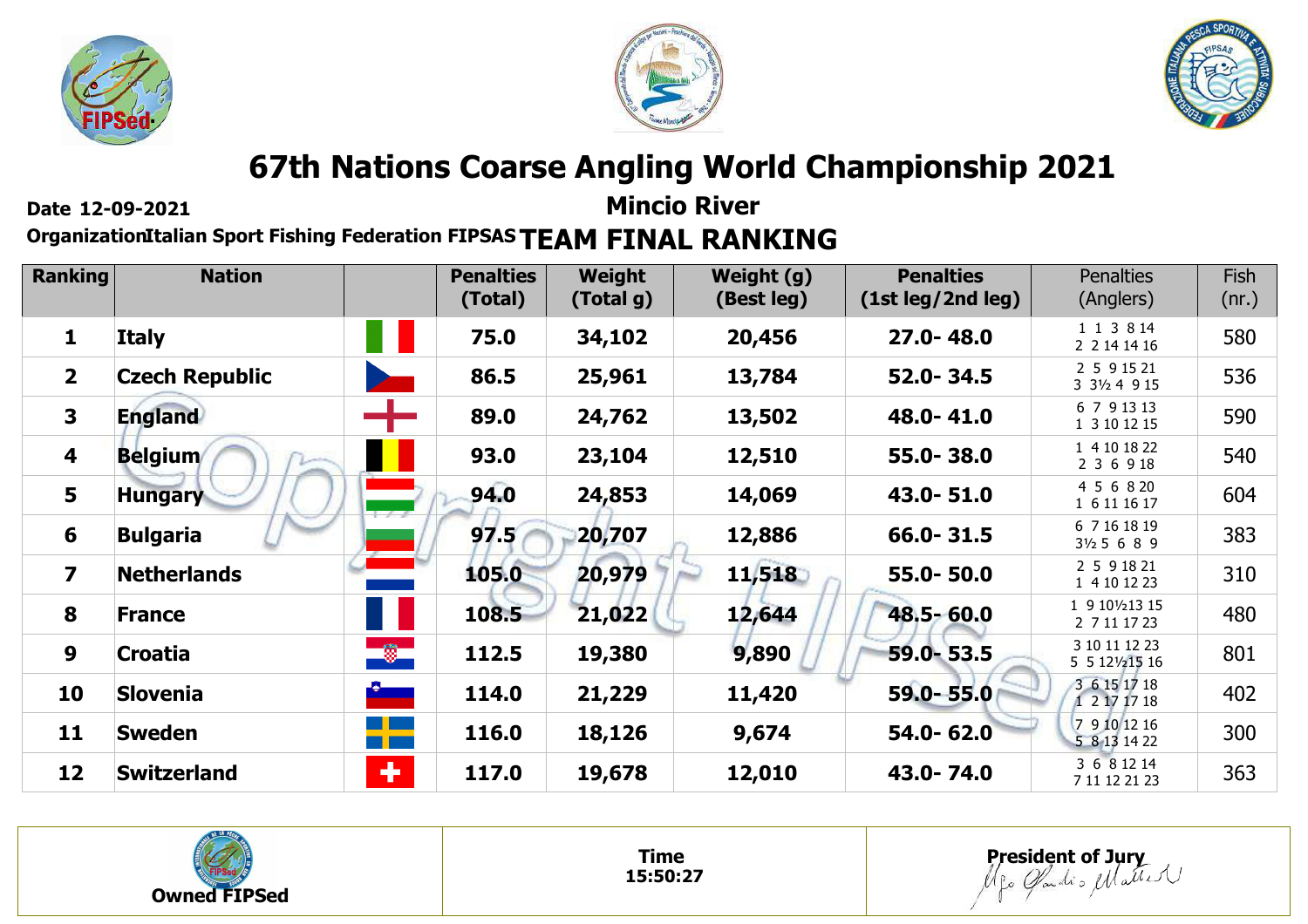





**Date 12-09-2021**

**Mincio River**

**OrganizationItalian Sport Fishing Federation FIPSAS TEAM FINAL RANKING** 

| <b>Ranking</b> | <b>Nation</b>     |                     | <b>Penalties</b><br>(Total) | Weight<br>(Total g) | Weight (g)<br>(Best leg) | <b>Penalties</b><br>(1st leg/2nd leg) | <b>Penalties</b><br>(Anglers)     | <b>Fish</b><br>(nr.) |
|----------------|-------------------|---------------------|-----------------------------|---------------------|--------------------------|---------------------------------------|-----------------------------------|----------------------|
| 13             | <b>Luxembourg</b> |                     | 118.0                       | 17,301              | 10,348                   | 74.0-44.0                             | 10 11 14 17 22<br>3 7 9 11 14     | 551                  |
| 14             | Romania           |                     | 122.5                       | 18,275              | 11,640                   | 49.5 - 73.0                           | 2 5 10 1/2 13 19<br>1 12 18 21 21 | 366                  |
| 15             | <b>Poland</b>     |                     | 128.0                       | 17,661              | 8,839                    | 64.0-64.0                             | 5 8 15 17 19<br>4 8 14 19 19      | 863                  |
| 16             | <b>Serbia</b>     | $\frac{1}{2}$       | 129.0                       | 24,057              | 14,334                   | 65.0-64.0                             | 1 4 19 20 21<br>4 6 10 21 23      | 250                  |
| 17             | <b>Spain</b>      | 麻<br>$\overline{1}$ | 132.0                       | 16,753              | 9,014                    | 62.0-70.0                             | 2 8 15 16 21<br>8 10 11 19 22     | 300                  |
| 18             | <b>Germany</b>    |                     | 146.0                       | 14,929              | 7,637                    | 74.0-72.0                             | 11 11 12 17 23<br>7 10 13 20 22   | 289                  |
| 19             | Lithuania         |                     | 146.5                       | 15,437              | 7,859                    | 76.0-70.5                             | 2 7 22 22 23<br>7 121/213 18 20   | 545                  |
| 20             | Portugal          | $\bigcirc$          | 152.0                       | 15,661              | 8,016                    | 84.0 - 68.0                           | 4 12 22 23 23<br>5 8 17 18 20     | 364                  |
| 21             | <b>Ukraine</b>    |                     | 153.0                       | 16,180              | 10,899                   | 63.0-90.0                             | 3 7 16 18 19<br>9 19 20 20 22     | 302                  |
| 22             | <b>Montenegro</b> | 第                   | 154.0                       | 13,654              | 8,968                    | $61.0 - 93.0$                         | 4 13 14 14 16<br>15 15 19 21 23   | 278                  |
| 23             | <b>San Marino</b> |                     | 171.0                       | 11,367              | 6,974                    | 98.0-73.0                             | 17 20 20 20 21<br>6 13 16 16 22   | 238                  |
|                |                   |                     |                             |                     |                          |                                       |                                   |                      |



**Time 15:50:27**

**President of Jury**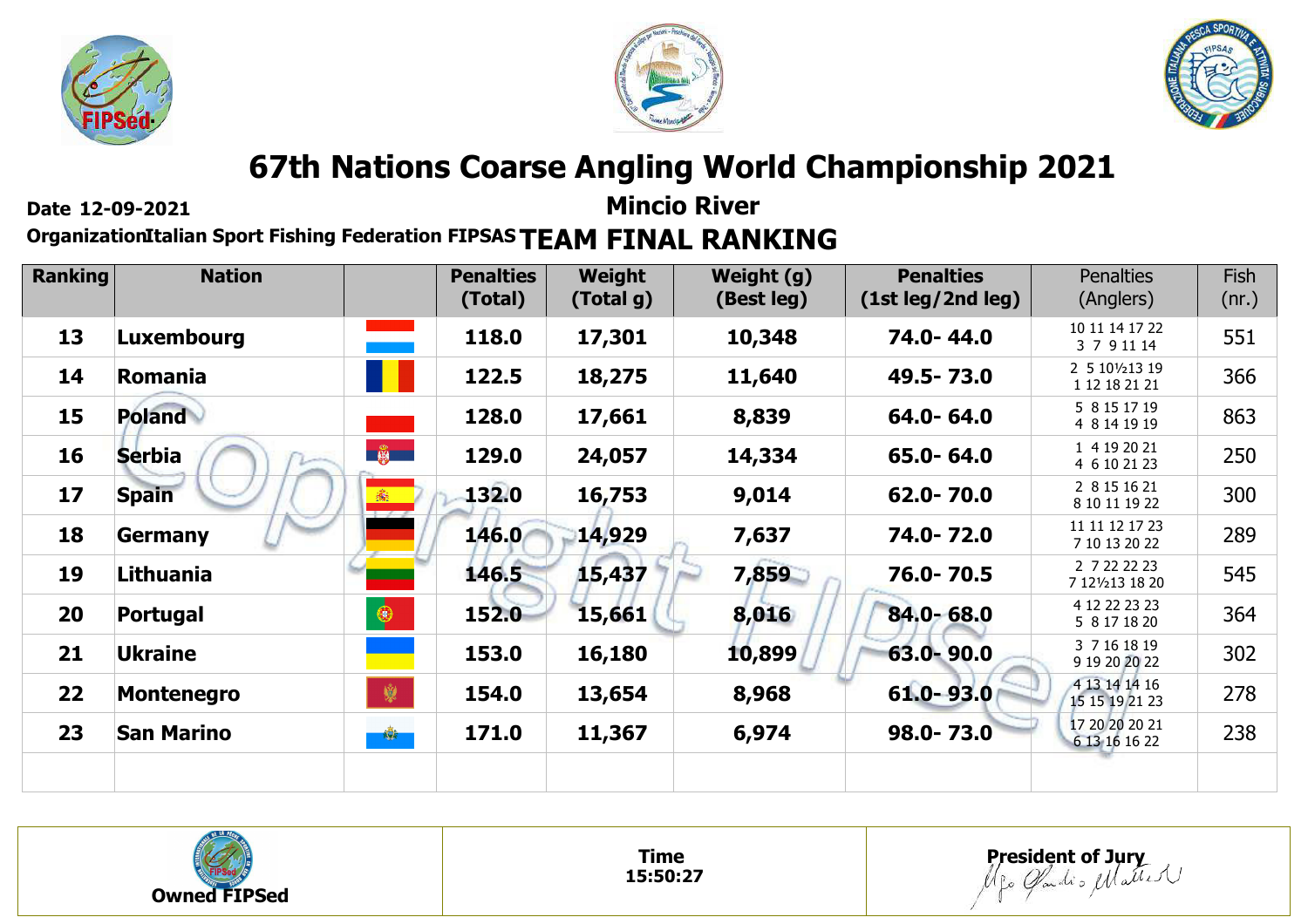





**Mincio River** 

## Draw 12-09-2021<br>Organizatiditalian Sport Fishing Federation FIPSAS INDIVIDUAL FINAL RANKING

| Ranking      | <b>Angler</b>              | <b>Nation</b>         |                       | Legs                    | <b>Penalties</b> | Weight    | <b>Weight</b> | <b>Pegs</b> | <b>Penalties</b>                    | <b>Fish</b> |
|--------------|----------------------------|-----------------------|-----------------------|-------------------------|------------------|-----------|---------------|-------------|-------------------------------------|-------------|
|              |                            |                       |                       | played                  | (Total)          | (Total q) | (Best g)      | <b>sum</b>  | $(1st \text{ leg}/2nd \text{ leg})$ | (nr.)       |
| 1            | <b>Radovic Goran</b>       | <b>Serbia</b>         | - 藤一                  | $\overline{2}$          | 5.0              | 12,379    | 9,265         | 6           | $1 - 4$                             | 26          |
| $\mathbf{z}$ | Szákovics Imre             | <b>Hungary</b>        |                       | $\overline{2}$          | 6.0              | 10,831    | 7,967         | 43          | $5 - 1$                             | 257         |
| 3            | <b>Klásek Petr</b>         | <b>Czech Republic</b> | $\geq$                | $\overline{2}$          | 6.0              | 9,929     | 6,936         | 18          | $2 - 4$                             | 201         |
| 4            | <b>Trybas Mindaugas</b>    | Lithuania             | ╾                     | $\overline{2}$          | 9.0              | 7,296     | 3,790         | 36          | $2 - 7$                             | 152         |
| 5            | <b>Godfrey Matt</b>        | <b>England</b>        | ┿                     | $\overline{2}$          | 9.0              | 5,916     | 3,220         | 20          | $6 - 3$                             | 140         |
| 6            | Sorti Gianluigi            | Italy                 | w                     | $\overline{2}$          | 10.0             | 8,161     | 6,234         | 23          | $8 - 2$                             | 209         |
| 7            | <b>Hughes Cameron</b>      | <b>England</b>        | ┽                     | $\mathbf{z}$            | 10.0             | 7,735     | 4,490         | 29          | $9 - 1$                             | 167         |
| 8            | <b>Di Venti Eric</b>       | <b>Belgium</b>        | H                     | $\overline{2}$          | 10.0             | 5,554     | 3,837         | 29          | $1 - 9$                             | 118         |
| 9            | De Crée Bart               | <b>Belgium</b>        | $\blacksquare$        | $\overline{2}$          | 10.0             | 5,176     | 2,872         | 32          | $4 - 6$                             | 53          |
| 10           | <b>Ilkov Mihail Mladen</b> | <b>Bulgaria</b>       |                       | $\overline{2}$          | $10.5 -$         | 5,342     | 3,014         | 29          | $7 - 3\frac{1}{2}$                  | 100         |
| 11           | <b>Caudin Alexandre</b>    | <b>France</b>         | F.                    | $\overline{2}$          | 12.0             | 8,694     | 6,151         | 40          | $1 - 11$                            | 184         |
| 12           | <b>De Rade Lucien</b>      | <b>Netherlands</b>    | $\equiv$              | $\mathbf{z}$            | 12.0             | 8,097     | 5,454         | 17          | $2 - 10$                            | 64          |
| 13           | <b>Petrov Slavcho</b>      | <b>Bulgaria</b>       | ــ                    | $\overline{2}$          | 12.0             | 5,463     | 3,438         | 24          | $6 - 6$                             | 85          |
| 14           | <b>Duchesne Maxime</b>     | <b>France</b>         | H.                    | $\overline{\mathbf{2}}$ | 12.5             | 4,955     | 3,017         | 37          | $10\frac{1}{2} - 2$                 | 160         |
| 15           | <b>Hron Radek</b>          | <b>Czech Republic</b> | $\blacktriangleright$ | $\overline{2}$          | 12.5             | 4,599     | 3,014         | 37          | $9 - 3\frac{1}{2}$                  | 94          |
| 16           | <b>Mazurczak Grzegorz</b>  | <b>Poland</b>         | an an I               | $\overline{2}$          | 13.0             | 4,786     | 2,605         | 32          | $5 - 8$                             | 216         |











## 67th Nations Coarse Angling World Championship 2021

**Mincio River** 

| Date 12-09-2021 | Organizatidialian Sport Fishing Federation FIPSAS |                    |                                          |                         | <b>INDIVIDUAL FINAL RANKING</b> |                            |                    |                    |                                       |                      |
|-----------------|---------------------------------------------------|--------------------|------------------------------------------|-------------------------|---------------------------------|----------------------------|--------------------|--------------------|---------------------------------------|----------------------|
| Ranking         | <b>Angler</b>                                     | <b>Nation</b>      |                                          | Legs<br>played          | <b>Penalties</b><br>(Total)     | <b>Weight</b><br>(Total g) | Weight<br>(Best g) | <b>Pegs</b><br>sum | <b>Penalties</b><br>(1st leg/2nd leg) | <b>Fish</b><br>(nr.) |
| 17              | <b>Poffet Christian</b>                           | <b>Switzerland</b> | ٠                                        | 2                       | 13.0                            | 3,841                      | 2,044              | 26                 | $6 - 7$                               | 65                   |
| 18              | <b>Belgrado Gilberto</b>                          | <b>Switzerland</b> | $\pm$                                    | $\overline{2}$          | 14.0                            | 5,324                      | 2,925              | 37                 | 3 -11                                 | 38                   |
| 19              | <b>Markovic Nikola</b>                            | <b>Serbia</b>      | 尊一                                       | $\overline{2}$          | 14.0                            | 4,745                      | 2,995              | 22                 | 4 - 10                                | 35                   |
| 20              | <b>Laermans Arnaud</b>                            | <b>Luxembourg</b>  |                                          | $\overline{2}$          | 14.0                            | 4,610                      | 3,136              | 31                 | $11 - 3$                              | 115                  |
| 21              | <b>Reverberi Francesco</b>                        | <b>Italy</b>       | Ш                                        | 2                       | 15.0                            | 8,545                      | 7,291              | 17                 | $1 - 14$                              | 188                  |
| 22              | <b>Perko Alan</b>                                 | <b>Croatia</b>     | $\bullet$                                | $\overline{2}$          | 15.0                            | 4,301                      | 2,808              | 39                 | $10 - 5$                              | 133                  |
| 23              | <b>Enström Marcus</b>                             | <b>Sweden</b>      | <u>a ka</u><br><b>The Contract State</b> | 2                       | 15.0                            | 3,710                      | 2,056              | 20                 | $10 - 5$                              | 25                   |
| 24              | <b>Vondrak Dejan</b>                              | <b>Croatia</b>     | $\circledast$                            | $\mathbf{2}$            | 16.0                            | 6,881                      | 3,793              | 14                 | $11 - 5$                              | 184                  |
| 25              | <b>Fini Andrea</b>                                | <b>Italy</b>       | Н                                        | 2 <sup>1</sup>          | 16.0                            | 5,182                      | 3,322              | 22                 | 14 - 2                                | 47                   |
| 26              | <b>Veselkov Gennadii</b>                          | <b>Ukraine</b>     |                                          | $\overline{2}$          | $16.0 -$                        | 4,372                      | 2,501              | 14                 | $7 - 9$                               | 44                   |
| 27              | <b>Falsini Jacopo</b>                             | <b>Italy</b>       | Ш                                        | $\overline{2}$          | 17.0                            | 6,259                      | 5,205              | 33                 | $1 - 16$                              | 25                   |
| 28              | <b>Prandi Giuliano</b>                            | Italy              | Ш                                        | $\overline{\mathbf{2}}$ | 17.0                            | 5,955                      | 4,173              | 29                 | $3 - 14$                              | 111                  |
| 29              | Popa Dragos Catali                                | <b>Romania</b>     |                                          | 2                       | 17.0                            | 5,486                      | 3,317              | 17                 | $5 - 12$                              | 134                  |
| 30              | <b>Fonseca Mauro</b>                              | Portugal           | $\bullet$                                | $\overline{2}$          | 17.0                            | 4,325                      | 2,997              | 17                 | $12 - 5$                              | 116                  |
| 31              | Nagy András                                       | <b>Hungary</b>     |                                          | 2                       | 17.0                            | 3,624                      | 1,908              | 5                  | $6 - 11$                              | 112                  |
| 32              | Lisjak Matija                                     | Croatia            | $\circledast$                            | 2                       | 18.0                            | 5,283                      | 3,559              | 4                  | $3 - 15$                              | 173                  |

**Time** 15:24:44 **Owned FIPSed** 

President of Jury<br>Mgo Gads Matter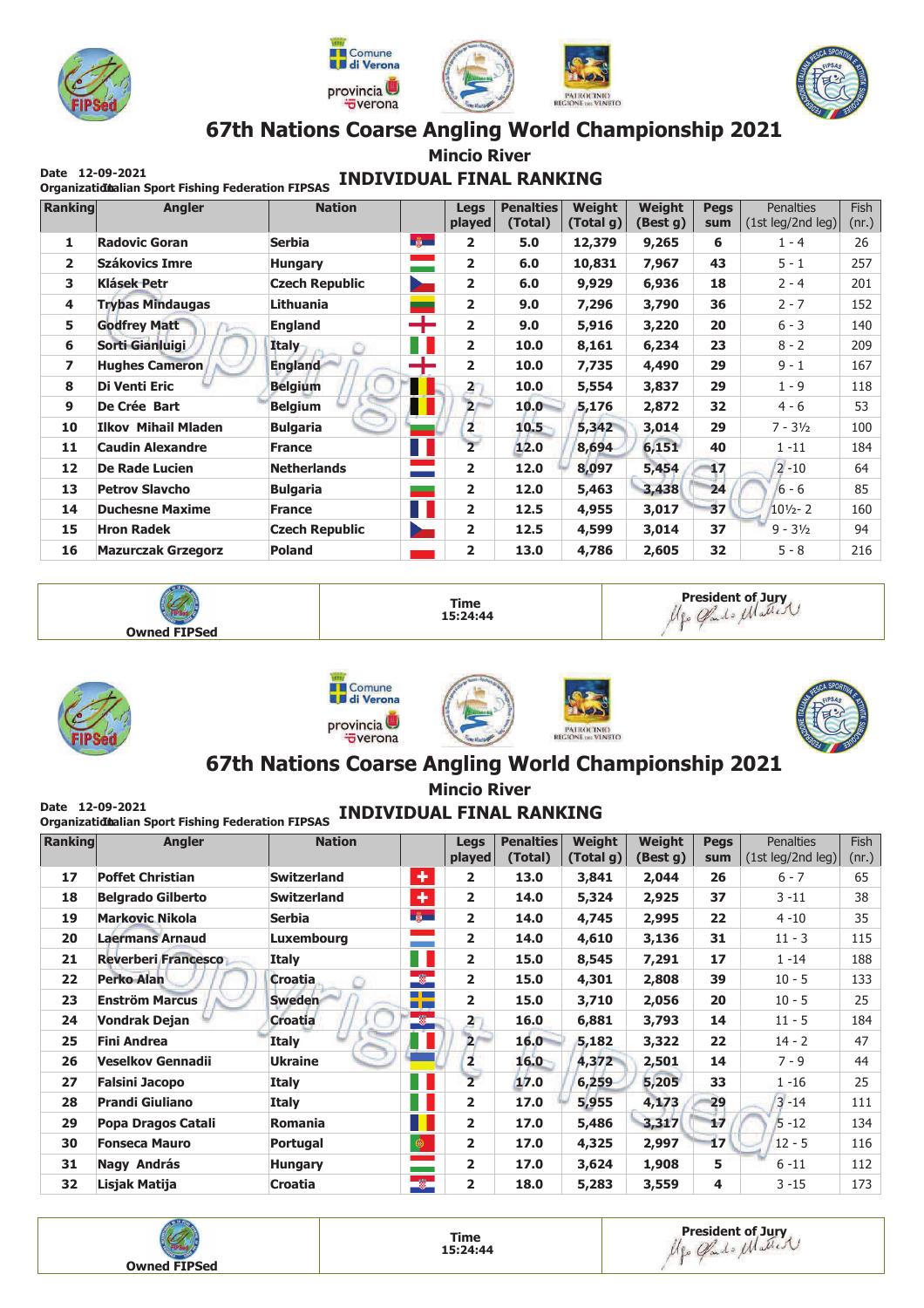





**Mincio River** 

# **Calc 12-05-2021**<br>Organizatidalian Sport Fishing Federation FIPSAS INDIVIDUAL FINAL RANKING

| Ranking | <b>Angler</b>               | <b>Nation</b>         |                      | Legs                    | <b>Penalties</b> | <b>Weight</b> | Weight   | <b>Pegs</b> | <b>Penalties</b>  | Fish  |
|---------|-----------------------------|-----------------------|----------------------|-------------------------|------------------|---------------|----------|-------------|-------------------|-------|
|         |                             |                       |                      | played                  | (Total)          | (Total g)     | (Best g) | sum         | (1st leg/2nd leg) | (nr.) |
| 33      | <b>Borovski Minko</b>       | <b>Spain</b>          | $\mathcal{R}^{\pm}$  | $\overline{2}$          | 18.0             | 4,644         | 2,447    | 14          | $8 - 10$          | 51    |
| 34      | <b>Kmetec Mitja</b>         | Slovenia              | <u> a se</u>         | $\overline{2}$          | 18.0             | 4,308         | 3,656    | 14          | $17 - 1$          | 10    |
| 35      | <b>Horler Günter</b>        | Germany               | ٠                    | $\overline{2}$          | 18.0             | 3,980         | 2,644    | 32          | $11 - 7$          | 67    |
| 36      | <b>Walczak Wiktor</b>       | Poland                |                      | $\overline{2}$          | 19.0             | 5,258         | 3,971    | 20          | $15 - 4$          | 132   |
| 37      | <b>Stranen Roger</b>        | Luxembourg            |                      | $\overline{\mathbf{2}}$ | 19.0             | 3,625         | 1,872    | 34          | $10 - 9$          | 235   |
| 38      | Ambrožic Jernej             | <b>Slovenia</b>       | ستق                  | $\overline{\mathbf{2}}$ | 20.0             | 5,577         | 3,674    | 16          | $18 - 2$          | 117   |
| 39      | Pokorný jr. Roman           | <b>Czech Republic</b> | $\geq$               | $\overline{2}$          | 20.0             | 4,099         | 3,477    | 34          | $5 - 15$          | 104   |
| 40      | Šešeika Austrius            | Lithuania             | <u>era</u><br>Serang | $\mathbf{2}^-$          | 20.0             | 4,083         | 3,416    | 10          | $7 - 13$          | 162   |
| 41      | <b>Panker Tadej</b>         | <b>Slovenia</b>       | r.                   | 2 <sup>1</sup>          | 20.0             | 3,974         | 2,276    | 20          | $3 - 17$          | 93    |
| 42      | <b>Clémence Jean-Michel</b> | <b>Switzerland</b>    | $\pm$                | $\overline{\mathbf{2}}$ | 20.0             | 3,859         | 2,492    | 22          | $8 - 12$          | 118   |
| 43      | Csillag László              | <b>Hungary</b>        | Ξ                    | $\overline{2}$          | 20.0             | 3,726         | 2,255    | 17          | 4 - 16            | 74    |
| 44      | <b>Tudor Octavian</b>       | Romania               | H                    | $\overline{\mathbf{2}}$ | 20.0             | 3,469         | 3,261    | 17          | $2 - 18$          | 20    |
| 45      | Da Silva Diégo              | <b>France</b>         | Ш                    | $\overline{2}$          | 20.0             | 3,447         | 1,924    | 33          | $13 - 7$          | 95    |
| 46      | <b>Tersby Anders</b>        | <b>Sweden</b>         | <u>a ka</u><br>m m   | $\overline{\mathbf{2}}$ | 20.0             | 3,360         | 1,791    | 6           | $12 - 8$          | 64    |
| 47      | Thijs Luc                   | <b>Belgium</b>        | ш                    | $\overline{2}$          | 20.0             | 3,245         | 2,763    | 32          | $18 - 2$          | 65    |
| 48      | Petruta Lucian              | Romania               | H                    | $\overline{2}$          | 20.0             | 3,201         | 2,796    | 44          | $19 - 1$          | 67    |











## 67th Nations Coarse Angling World Championship 2021

**Mincio River** Date 12-09-2021<br>Organizatiditalian Sport Fishing Federation FIPSAS INDIVIDUAL FINAL RANKING

| Ranking | Angler                          | <b>Nation</b>         |                                    | Legs                    | <b>Penalties</b> | Weight    | Weight   | <b>Pegs</b> | <b>Penalties</b>     | Fish  |
|---------|---------------------------------|-----------------------|------------------------------------|-------------------------|------------------|-----------|----------|-------------|----------------------|-------|
|         |                                 |                       |                                    | played                  | (Total)          | (Total g) | (Best g) | sum         | (1st leg/2nd leg)    | (nr.) |
| 49      | <b>Isidro Ernesto</b>           | Portugal              | $\bullet$                          | 2                       | 21.0             | 5,632     | 4,604    | 13          | $4 - 17$             | 100   |
| 50      | <b>Ansing Ramon</b>             | <b>Netherlands</b>    |                                    | 2                       | 21.0             | 2,528     | 1,796    | 33          | $9 - 12$             | 52    |
| 51      | <b>Burdak Sergii</b>            | <b>Ukraine</b>        | m.                                 | $\overline{\mathbf{2}}$ | 22.0             | 4,839     | 4,673    | 24          | $3 - 19$             | 107   |
| 52      | <b>Spierings Jurgen</b>         | <b>Netherlands</b>    |                                    | 2                       | 22.0             | 4,810     | 3,905    | 11          | $21 - 1$             | 107   |
| 53      | <b>Ashby Sean</b>               | <b>England</b>        | ╅                                  | $\overline{2}$          | 22.0             | 4,767     | 2,847    | 37          | $7 - 15$             | 180   |
| 54      | <b>Söderlund Tomas</b>          | <b>Sweden</b>         | ╄                                  | 2                       | 22.0             | 4,194     | 2,132    | 18          | $9 - 13$             | 62    |
| 55      | <b>Adanic Primož</b>            | <b>Slovenia</b>       | ستث                                | 2                       | 23.0             | 4,612     | 3,202    | 29          | $6 - 17$             | 104   |
| 56      | <b>Hemingray Steve</b>          | <b>England</b>        | Ŧ                                  | $\overline{\mathbf{2}}$ | 23.0             | 2,989     | 1,783    | 24          | $13 - 10$            | 49    |
| 57      | <b>Kosch Robert</b>             | <b>Luxembourg</b>     |                                    | 2 <sup>n</sup>          | 24.0             | 4,197     | 2,673    | 24          | $17 - 7$             | 50    |
| 58      | <b>Konopásek Josef</b>          | <b>Czech Republic</b> | $\blacktriangleright$              | $\overline{\mathbf{2}}$ | 24.0             | 3,933     | 3,238    | 26          | $15 - 9$             | 92    |
| 59      | <b>Goerke Christian</b>         | Germany               | -                                  | $\overline{2}$          | 24.0             | 3,746     | 2,091    | 27          | $11 - 13$            | 99    |
| 60      | <b>Kyurkchiev Atanas Vitano</b> | <b>Bulgaria</b>       | -                                  | $\overline{\mathbf{2}}$ | 24.0             | 3,444     | 2,465    | 36          | $19 - 5$             | 58    |
| 61      | <b>Garcia Hernande Jesus</b>    | <b>Spain</b>          | $\frac{1}{\mathcal{R}_\text{max}}$ | $\overline{\mathbf{2}}$ | 24.0             | 3,035     | 1,909    | 34          | $16 - 8$             | 64    |
| 62      | Serrabasa Santa Jordi           | <b>Spain</b>          | $\overline{\mathbf{A}}$            | $\mathbf{z}$            | 24.0             | 3,024     | 3,021    | 20          | $2 - 22$             | 26    |
| 63      | Kosmacin Kristijan              | <b>Croatia</b>        | $\circ$                            | 2                       | 24.5             | 2,515     | 1,260    | 34          | $12 - 12\frac{1}{2}$ | 284   |
| 64      | <b>Csöregi Balázs</b>           | <b>Hungary</b>        |                                    | 2                       | 25.0             | 3,627     | 3,390    | 27          | $8 - 17$             | 76    |

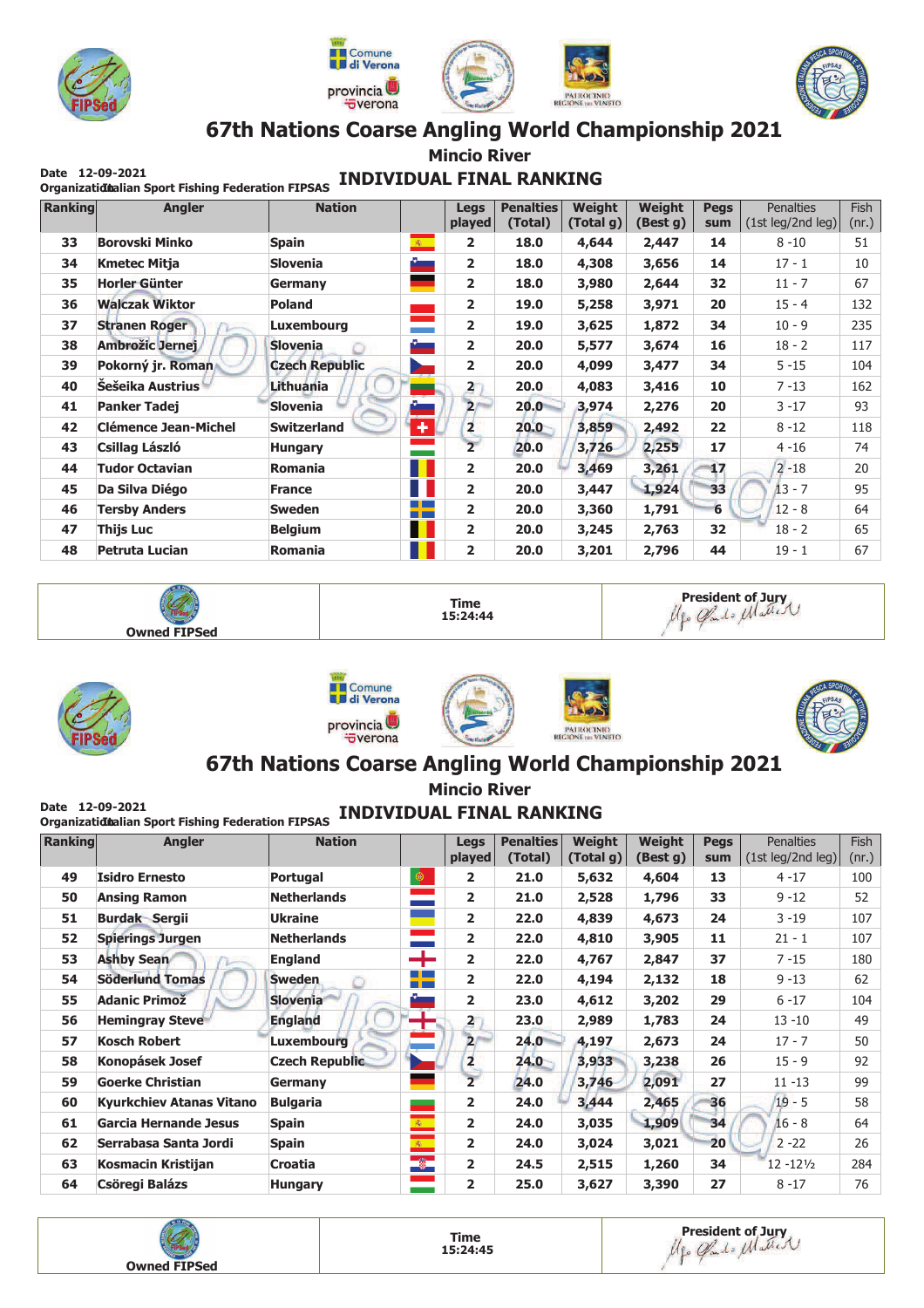





**Mincio River** 

# **Calc 12-05-2021**<br>Organizatidalian Sport Fishing Federation FIPSAS INDIVIDUAL FINAL RANKING

| Ranking | <b>Angler</b>                  | <b>Nation</b>      |                              | Legs<br>played          | <b>Penalties</b><br>(Total) | <b>Weight</b><br>(Total g) | <b>Weight</b><br>(Best g) | <b>Pegs</b><br>sum | <b>Penalties</b><br>(1st leg/2nd leg) | <b>Fish</b><br>(nr.) |
|---------|--------------------------------|--------------------|------------------------------|-------------------------|-----------------------------|----------------------------|---------------------------|--------------------|---------------------------------------|----------------------|
| 65      | <b>Raison Will</b>             | <b>England</b>     | ┿                            | $\overline{2}$          | 25.0                        | 3,355                      | 2,089                     | 9                  | $13 - 12$                             | 54                   |
| 66      | <b>Raichin Arkady</b>          | <b>Bulgaria</b>    | ٠                            | $\overline{2}$          | 25.0                        | 2,690                      | 2,050                     | 25                 | $16 - 9$                              | 54                   |
| 67      | <b>Koenig Romain</b>           | Luxembourg         |                              | $\overline{2}$          | 25.0                        | 1,746                      | 1,002                     | 20                 | $14 - 11$                             | 61                   |
| 68      | <b>Mrkušic Vladan</b>          | <b>Serbia</b>      | 尊                            | $\overline{2}$          | 26.0                        | 3,906                      | 3,591                     | 22                 | $20 - 6$                              | 97                   |
| 69      | <b>Zaprianov Kalin Grigoro</b> | <b>Bulgaria</b>    | -                            | $\overline{\mathbf{2}}$ | 26.0                        | 3,768                      | 3,332                     | 25                 | $18 - 8$                              | 86                   |
| 70      | <b>Pottelet Stéphane</b>       | <b>France</b>      | Π,                           | 2                       | 26.0                        | 2,686                      | 1,793                     | 21                 | $9 - 17$                              | 19                   |
| 71      | <b>Vuksanovic Ranko</b>        | <b>Montenegro</b>  | 纂                            | $\overline{2}$          | 27.0                        | 4,859                      | 3,859                     | 24                 | $4 - 23$                              | 76                   |
| 72      | <b>Wlazlo Pawel</b>            | <b>Poland</b>      |                              | $\overline{\mathbf{2}}$ | 27.0                        | 2,658                      | 1,864                     | 38                 | $8 - 19$                              | 304                  |
| 73      | <b>Iffert Michael</b>          | Germany            |                              | $\overline{2}$          | 27.0                        | 1,846                      | 1,089                     | 38                 | $17 - 10$                             | 33                   |
| 74      | De Page Kim                    | <b>Belgium</b>     |                              | $\overline{\mathbf{c}}$ | 28.0                        | 3,958                      | 3,136                     | 21                 | $10 - 18$                             | 169                  |
| 75      | <b>Vukcevic Lazar</b>          | <b>Montenegro</b>  | - 樂                          | $\overline{2}$          | 28.0                        | 3,075                      | 1,882                     | 39                 | $13 - 15$                             | 52                   |
| 76      | <b>Eestermans Nick</b>         | <b>Netherlands</b> | <u>e a</u>                   | $\overline{2}$          | 28.0                        | 2,016                      | 1,976                     | 25                 | $5 - 23$                              | 31                   |
| 77      | <b>Lindblom Tommy</b>          | <b>Sweden</b>      | $\Box$ $\Box$<br>n po        | $\overline{\mathbf{2}}$ | 29.0                        | 3,316                      | 1,985                     | 22                 | $7 - 22$                              | 46                   |
| 78      | Johansson Màrten               | <b>Sweden</b>      | <u>a ka</u><br><b>The Co</b> | $\overline{\mathbf{2}}$ | 30.0                        | 3,546                      | 2,334                     | 22                 | $16 - 14$                             | 103                  |
| 79      | <b>Bialdyga Maciej</b>         | <b>Poland</b>      |                              | $\overline{2}$          | 31.0                        | 2,821                      | 2,189                     | $\overline{2}$     | $17 - 14$                             | 134                  |
| 80      | <b>Baptista Mario</b>          | Portugal           | $\bullet$                    | $\overline{\mathbf{2}}$ | 31.0                        | 2,293                      | 2,263                     | 14                 | $23 - 8$                              | 43                   |











## 67th Nations Coarse Angling World Championship 2021

**Mincio River** 

| Date 12-09-2021 | Organizatidialian Sport Fishing Federation FIPSAS |                    |                                                                                                                                                                                                                                |                         | <b>INDIVIDUAL FINAL RANKING</b> |                            |                    |                    |                                       |                      |
|-----------------|---------------------------------------------------|--------------------|--------------------------------------------------------------------------------------------------------------------------------------------------------------------------------------------------------------------------------|-------------------------|---------------------------------|----------------------------|--------------------|--------------------|---------------------------------------|----------------------|
| Ranking         | <b>Angler</b>                                     | <b>Nation</b>      |                                                                                                                                                                                                                                | <b>Legs</b><br>played   | <b>Penalties</b><br>(Total)     | <b>Weight</b><br>(Total g) | Weight<br>(Best g) | <b>Pegs</b><br>sum | <b>Penalties</b><br>(1st leg/2nd leg) | <b>Fish</b><br>(nr.) |
| 81              | <b>Brajovic Dragan</b>                            | <b>Montenegro</b>  | 滲                                                                                                                                                                                                                              | 2                       | 31.0                            | 1,802                      | 1,116              | 26                 | $16 - 15$                             | 74                   |
| 82              | <b>Benzar Zsolt</b>                               | <b>Romania</b>     |                                                                                                                                                                                                                                | $\overline{\mathbf{2}}$ | 31.5                            | 3,048                      | 1,938              | 31                 | $10\frac{1}{2} - 21$                  | 75                   |
| 83              | Gabelsberger Florian                              | Germany            |                                                                                                                                                                                                                                | 2                       | 32.0                            | 4,079                      | 2,918              | 17                 | $12 - 20$                             | 62                   |
| 84              | Jezovšek Miha                                     | <b>Slovenia</b>    | o and a series of the series of the series of the series of the series of the series of the series of the series of the series of the series of the series of the series of the series of the series of the series of the seri | 2                       | 33.0                            | 2,758                      | 1,776              | 10                 | $15 - 18$                             | 78                   |
| 85              | <b>Angelini Jacopo</b>                            | <b>San Marino</b>  | a kale                                                                                                                                                                                                                         | 2                       | 33.0                            | 2,640                      | 1,351              | 36                 | $20 - 13$                             | 59                   |
| 86              | <b>Talic Asad</b>                                 | Montenegro         | <b>V</b>                                                                                                                                                                                                                       | 2                       | 33.0                            | 2,623                      | 1,333              | 23                 | 14 - 19                               | 49                   |
| 87              | <b>Scarponi Filippo</b>                           | <b>San Marino</b>  | and a                                                                                                                                                                                                                          | 2                       | 33.0                            | 2,283                      | 1,748              | 12                 | $17 - 16$                             | 53                   |
| 88              | <b>Saez Cambredo Angel</b>                        | <b>Spain</b>       | $\frac{1}{2}$                                                                                                                                                                                                                  | $\overline{\mathbf{2}}$ | 34.0                            | 4,050                      | 2,411              | 32                 | $15 - 19$                             | 82                   |
| 89              | Poiana Doru                                       | <b>Romania</b>     |                                                                                                                                                                                                                                | $\overline{2}$          | 34.0                            | 3,071                      | 2,719              | 20                 | $13 - 21$                             | 70                   |
| 90              | Jablonskis Jonas                                  | <b>Lithuania</b>   | Ξ                                                                                                                                                                                                                              | 2                       | 34.5                            | 1,436                      | 1,260              | 26                 | $22 - 12\frac{1}{2}$                  | 92                   |
| 91              | <b>Cuomo Roberto</b>                              | <b>Switzerland</b> | $\color{red}+$                                                                                                                                                                                                                 | $\overline{2}$          | 35.0                            | 4,150                      | 2,632              | 24                 | $14 - 21$                             | 82                   |
| 92              | <b>Benko Tamas</b>                                | <b>Switzerland</b> | ÷                                                                                                                                                                                                                              | 2                       | 35.0                            | 2,504                      | 1,917              | 24                 | $12 - 23$                             | 60                   |
| 93              | <b>Blešic Nikola</b>                              | <b>Montenegro</b>  | <b>VE</b>                                                                                                                                                                                                                      | 2                       | 35.0                            | 1,295                      | 1,251              | 26                 | $14 - 21$                             | 27                   |
| 94              | <b>Mishchuk Andrii</b>                            | <b>Ukraine</b>     | <b>Service Service</b>                                                                                                                                                                                                         | $\overline{2}$          | 36.0                            | 3,169                      | 1,636              | 11                 | $16 - 20$                             | 71                   |
| 95              | <b>Braun Steve</b>                                | Luxembourg         |                                                                                                                                                                                                                                | 2                       | 36.0                            | 3,123                      | 1,923              | 18                 | $22 - 14$                             | 90                   |
| 96              | <b>Scarponi Marco</b>                             | <b>San Marino</b>  | $\mathcal{R}^{\mathcal{M}}_{\mathcal{M}}$ .                                                                                                                                                                                    | 2                       | 36.0                            | 2,148                      | 1,178              | 38                 | $20 - 16$                             | 57                   |

President of Jury<br>Mgo Gads Matter **Time** 15:24:45 **Owned FIPSed**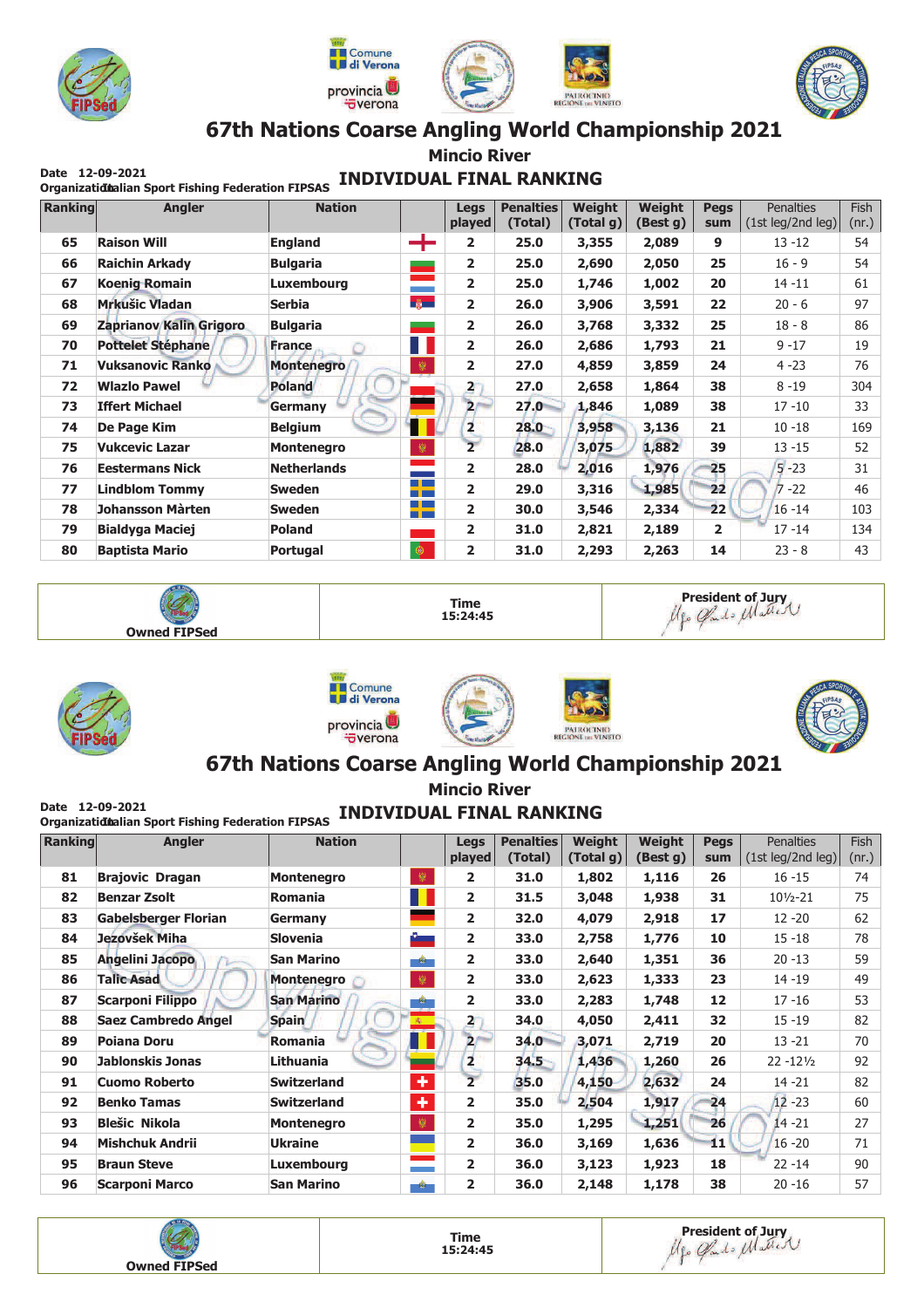





**Mincio River** 

# **Calc 12-05-2021**<br>Organizatidalian Sport Fishing Federation FIPSAS INDIVIDUAL FINAL RANKING

| Ranking | <b>Angler</b>               | <b>Nation</b>         |                                            | Legs<br>played          | <b>Penalties</b><br>(Total) | <b>Weight</b><br>(Total g) | <b>Weight</b><br>(Best g) | <b>Pegs</b><br>sum      | <b>Penalties</b><br>(1st leg/2nd leg) | <b>Fish</b><br>(nr.) |
|---------|-----------------------------|-----------------------|--------------------------------------------|-------------------------|-----------------------------|----------------------------|---------------------------|-------------------------|---------------------------------------|----------------------|
| 97      | <b>Shmyrov Gennadii</b>     | <b>Ukraine</b>        |                                            | $\overline{2}$          | 39.0                        | 2,525                      | 1,794                     | 25                      | $19 - 20$                             | 41                   |
| 98      | <b>Marques António</b>      | Portugal              | $\bullet$                                  | $\overline{2}$          | 40.0                        | 2,580                      | 1,661                     | 22                      | $22 - 18$                             | 72                   |
| 99      | <b>Borsuk Dmytriy</b>       | Ukraine               |                                            | $\overline{2}$          | 40.0                        | 1,275                      | 1,028                     | 36                      | $18 - 22$                             | 39                   |
| 100     | <b>Damnjanovic Nemanja</b>  | <b>Serbia</b>         | $\frac{a}{b}$                              | $\overline{2}$          | 40.0                        | 1,197                      | 728                       | 17                      | $19 - 21$                             | 30                   |
| 101     | <b>Subacius Ramunas</b>     | Lithuania             | $\overline{\phantom{0}}$                   | $\overline{2}$          | 41.0                        | 1,696                      | 1,363                     | 21                      | $23 - 18$                             | 68                   |
| 102     | <b>Biordi Massimo</b>       | <b>San Marino</b>     | $\frac{1}{2\sqrt{2}}\mathcal{L}_{\rm eff}$ | 2                       | 42.0                        | 2,245                      | 1,287                     | 34                      | $20 - 22$                             | 54                   |
| 103     | <b>Juodis Egidijus</b>      | Lithuania             |                                            | $\overline{\mathbf{2}}$ | 42.0                        | 926                        | 782                       | 23                      | $22 - 20$                             | 71                   |
| 104     | <b>Windel Harald</b>        | Germany               |                                            | $\overline{\mathbf{2}}$ | 45.0                        | 1,278                      | 639                       | 15                      | $23 - 22$                             | 28                   |
| 105     | <b>Clementz Jean-Claude</b> | Belgium               | ш                                          | ır                      | 26.0                        | 4,336                      | 4,336                     | 7                       | $23 - 3$                              | 83                   |
| 106     | Flanderka Aleš              | <b>Czech Republic</b> | $\mathcal{L}$                              | ш                       | 26.0                        | 2,310                      | 2,310                     | 6                       | $23 - 3$                              | 15                   |
| 107     | <b>Pasmans Ramon</b>        | <b>Netherlands</b>    |                                            | Ŧ                       | 27.0                        | 2,141                      | 2,141                     | 3                       | $23 - 4$                              | 24                   |
| 108     | <b>Katus Gyula</b>          | <b>Hungary</b>        |                                            | 1                       | 29.0                        | 2,678                      | 2,678                     | 5                       | $23 - 6$                              | 76                   |
| 109     | <b>Reggini Stefano</b>      | <b>San Marino</b>     | ister i                                    | 1                       | 29.0                        | 1,801                      | 1,801                     | 15                      | $23 - 6$                              | 7                    |
| 110     | <b>Oviedo Rafael</b>        | <b>Spain</b>          | $\frac{1}{\sqrt{2}}$                       | 1                       | 34.0                        | 1,741                      | 1,741                     | $\overline{\mathbf{4}}$ | $23 - 11$                             | 55                   |
| 111     | <b>Linder Stéphane</b>      | <b>France</b>         | H                                          | 1                       | 38.0                        | 1,239                      | 1,239                     | 18                      | $15 - 23$                             | 21                   |
| 112     | <b>Vrckovic Martin</b>      | <b>Croatia</b>        | $\overline{\mathscr{B}}$ .                 | 1                       | 39.0                        | 305                        | 305                       | 18                      | $23 - 16$                             | 9                    |











## 67th Nations Coarse Angling World Championship 2021

**Mincio River** 

| Ranking | <b>Angler</b>             | <b>Nation</b>         |                          | <b>Legs</b><br>played   | <b>Penalties</b><br>(Total) | Weight<br>(Total g) | Weight<br>(Best g) | <b>Pegs</b><br>sum | <b>Penalties</b><br>(1st leg/2nd leg) | <b>Fish</b><br>(nr.) |
|---------|---------------------------|-----------------------|--------------------------|-------------------------|-----------------------------|---------------------|--------------------|--------------------|---------------------------------------|----------------------|
| 113     | <b>Milder Sjors</b>       | <b>Netherlands</b>    | $\sim 10$                | 1                       | 41.0                        | 1,387               | 1,387              | 8                  | $18 - 23$                             | 32                   |
| 114     | Ciesielski Szymon         | <b>Poland</b>         | an an India.<br>Tagairtí | 1                       | 42.0                        | 1,318               | 1,318              | 5                  | $19 - 23$                             | 47                   |
| 115     | <b>Szlachta Pawel</b>     | <b>Poland</b>         | a a s                    | 1                       | 42.0                        | 820                 | 820                | 16                 | $23 - 19$                             | 30                   |
| 116     | <b>Walter Tamás</b>       | <b>Hungary</b>        | $\overline{\phantom{a}}$ | 1                       | 43.0                        | 367                 | 367                | 11                 | $20 - 23$                             | 9                    |
| 117     | <b>Noqueira Luis</b>      | Portugal              | $\bullet$                | 1                       | 43.0                        | 67                  | 67                 | 19                 | $23 - 20$                             | 4                    |
| 118     | <b>Paylov Ivan</b>        | <b>Serbia</b>         | 尊一                       | 1                       | 44.0                        | 1,290               | 1,290              | 18                 | $21 - 23$                             | 51                   |
| 119     | <b>Konopásek Ladislav</b> | <b>Czech Republic</b> | <b>Septiment</b>         | 1                       | 44.0                        | 1,091               | 1,091              | $\overline{2}$     | $21 - 23$                             | 30                   |
| 120     | <b>Villasevil Israel</b>  | <b>Spain</b>          |                          | 1.                      | 44.0                        | 259                 | 259                | 18                 | $21 - 23$                             | 22                   |
| 121     | <b>Biordi Ivan</b>        | <b>San Marino</b>     | ilik 1                   | ır                      | 44.0                        | 250                 | 250                | 4                  | $21 - 23$                             | 8                    |
| 122     | <b>Huts Kristof</b>       | <b>Belgium</b>        | П                        | 1                       | $45.0 -$                    | 835                 | 835                | 23                 | $22 - 23$                             | 52                   |
| 123     | Pereira Carlos            | <b>Portugal</b>       | $\bullet$                | $\overline{\mathbf{1}}$ | 46.0                        | 764                 | 764                | 19                 | $23 - 23$                             | 29                   |
| 124     | Vesligaj Predrag          | <b>Serbia</b>         | 尊一                       | 1                       | 46.0                        | 540                 | 540                | 6                  | $23 - 23$                             | 11                   |
| 125     | <b>Cekovic Domagoj</b>    | Croatia               | $\overline{\phantom{a}}$ | 1                       | 46.0                        | 95                  | 95                 | 12                 | $23 - 23$                             | 18                   |
| 126     | <b>Martin Jimmy</b>       | <b>France</b>         | Ш                        | 1                       | 46.0                        | 1                   | 1                  | 8                  | $23 - 23$                             | 1                    |

**Owned FIPSed** 



President of Jury<br>Mgo Gads Matter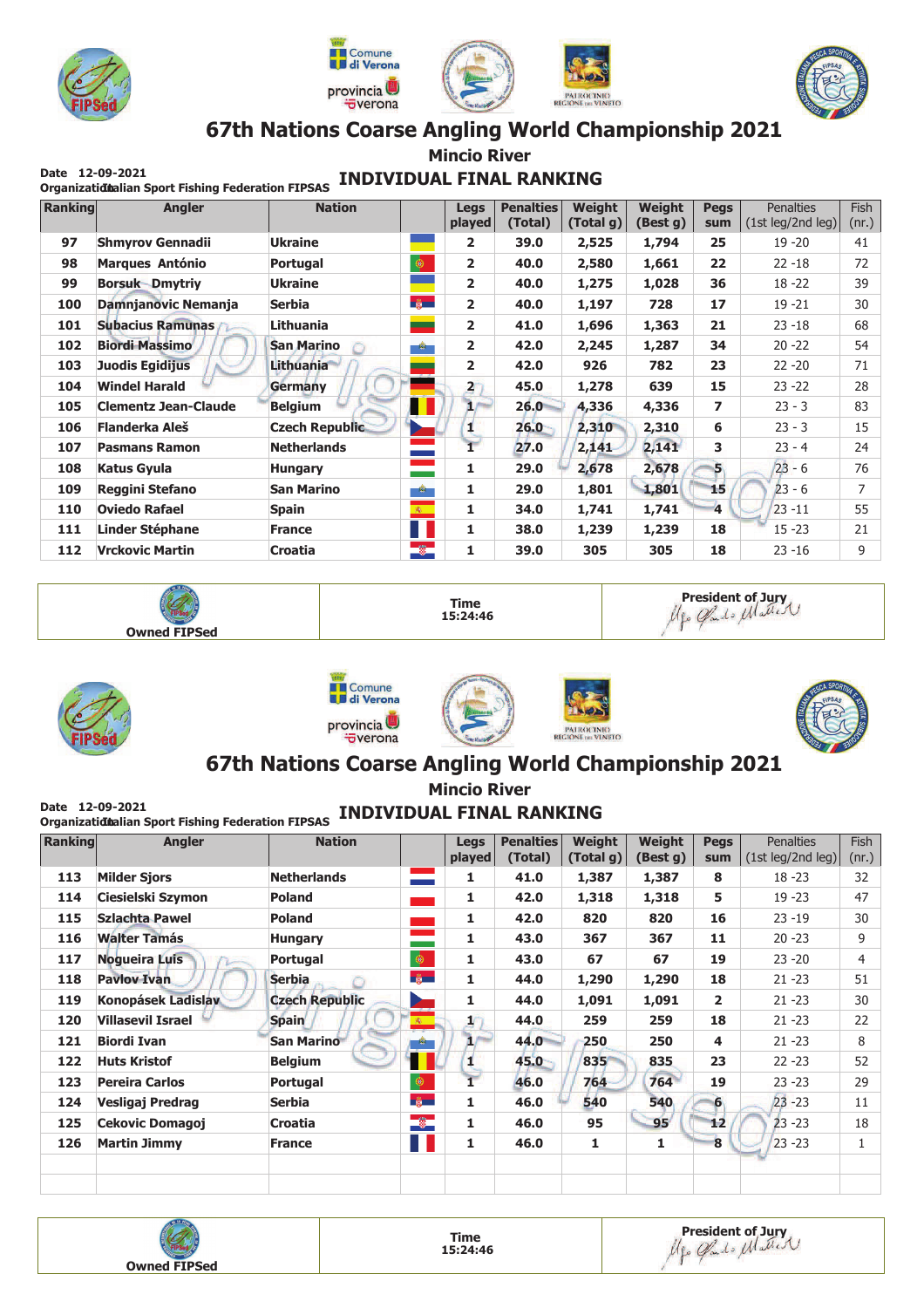







## **67th Nations Coarse Angling World Championship 2021 TEAM RANKING Mincio River**

# **Date 12-09-2021**

#### **Italian Sport Fishing Federation FIPSAS**

**Leg nr. 2**

| <b>Bulgaria</b><br>3,332<br>1<br>$31\frac{1}{2}$<br>12,886<br>$31/2 - 5 - 6 - 8 - 9$<br>207<br><b>Czech Republic</b><br>3,238<br>$\mathbf{2}$<br>$34\frac{1}{2}$<br>12,177<br>$3 - 31/2 - 4 - 9 - 15$<br>234<br>3<br><b>Belgium</b><br>38<br>12,510<br>4,336<br>299<br>$2 - 3 - 6 - 9 - 18$<br>41<br>4,490<br>13,502<br>267<br>4<br><b>England</b><br>$1 - 3 - 10 - 12 - 15$<br>3,136<br>5<br>Luxembourg<br>44<br>10,348<br>331<br>$3 - 7 - 9 - 11 - 14$<br>6,234<br><b>Italy</b><br>48<br>13,646<br>6<br>$2 - 2 - 14 - 14 - 16$<br>252<br><b>Netherlands</b><br>50<br>9,461<br>3,905<br>$1 - 4 - 10 - 12 - 23$<br>$\overline{\mathbf{z}}$<br>157<br>8<br>14,069<br>7,967<br>ΞŊ<br>$1 - 6 - 11 - 16 - 17$<br>407<br><b>Hungary</b><br>$53\frac{1}{2}$<br>9<br><b>Croatia</b><br>9,890<br>3,793<br>355<br>$5 - 5 - 12\frac{1}{2} - 15 - 16$<br>輿<br>10<br><b>Slovenia</b><br>55<br>11,420<br>3,674<br>$1 - 2 - 17 - 17 - 18$<br>185<br>60<br>3,017<br>11<br><b>France</b><br>8,378<br>$2 - 7 - 11 - 17 - 23$<br>231<br>8,452<br>62<br>2,062<br>12<br><b>Sweden</b><br>$5 - 8 - 13 - 14 - 22$<br>114<br>9,723<br>13<br><b>Serbia</b><br>64<br>3,591<br>$4 - 6 - 10 - 21 - 23$<br>143<br>◈<br>3,971<br>8,822<br>14<br><b>Poland</b><br>64<br>598<br>$4 - 8 - 14 - 19 - 19$<br>2,997<br>8,016<br>15<br>68<br><b>Portugal</b><br>$5 - 8 - 17 - 18 - 20$<br>181<br>$\mathbb{A}$<br><b>Spain</b><br>2,447<br>8-10-11-19-22<br>16<br>70<br>7,739<br>154<br>å.<br>3,506<br>17<br><b>Lithuania</b><br>$70\frac{1}{2}$<br>$7 - 12\frac{1}{2} - 13 - 18 - 20$<br>290<br>7,578<br>7 - 10 - 13 - 20 - 22<br>18<br>72<br>2,644<br>7,292<br>160<br><b>Germany</b><br>19<br>1,801<br>$6 - 13 - 16 - 16 - 22$<br>73<br>6,974<br>123<br><b>San Marino</b><br>Romania<br>$1 - 12 - 18 - 21 - 21$<br>20<br>73<br>6,635<br>2,796<br>151<br><b>Switzerland</b><br>21<br>74<br>7,668<br>2,399<br>7 - 11 - 12 - 21 - 23<br>148<br>22<br><b>Ukraine</b><br>90<br>5,281<br>2,501<br>$9 - 19 - 20 - 20 - 22$<br>81<br>23<br><b>Montenegro</b><br>93<br>4,686<br>1,333<br>$15 - 15 - 19 - 21 - 23$<br>162<br>M | <b>Ranking</b> | <b>Nation</b> | <b>Penalties</b><br>(Total) | Weight<br>(Total) | Weight<br>(Best) | <b>Penalties</b><br>(Anglers) | Fish<br>(Total) |
|-----------------------------------------------------------------------------------------------------------------------------------------------------------------------------------------------------------------------------------------------------------------------------------------------------------------------------------------------------------------------------------------------------------------------------------------------------------------------------------------------------------------------------------------------------------------------------------------------------------------------------------------------------------------------------------------------------------------------------------------------------------------------------------------------------------------------------------------------------------------------------------------------------------------------------------------------------------------------------------------------------------------------------------------------------------------------------------------------------------------------------------------------------------------------------------------------------------------------------------------------------------------------------------------------------------------------------------------------------------------------------------------------------------------------------------------------------------------------------------------------------------------------------------------------------------------------------------------------------------------------------------------------------------------------------------------------------------------------------------------------------------------------------------------------------------------------------------------------------------------------------------------------------------------------------------------------------------------------------------------------------------------------------------------------------------------------------------|----------------|---------------|-----------------------------|-------------------|------------------|-------------------------------|-----------------|
|                                                                                                                                                                                                                                                                                                                                                                                                                                                                                                                                                                                                                                                                                                                                                                                                                                                                                                                                                                                                                                                                                                                                                                                                                                                                                                                                                                                                                                                                                                                                                                                                                                                                                                                                                                                                                                                                                                                                                                                                                                                                                   |                |               |                             |                   |                  |                               |                 |
|                                                                                                                                                                                                                                                                                                                                                                                                                                                                                                                                                                                                                                                                                                                                                                                                                                                                                                                                                                                                                                                                                                                                                                                                                                                                                                                                                                                                                                                                                                                                                                                                                                                                                                                                                                                                                                                                                                                                                                                                                                                                                   |                |               |                             |                   |                  |                               |                 |
|                                                                                                                                                                                                                                                                                                                                                                                                                                                                                                                                                                                                                                                                                                                                                                                                                                                                                                                                                                                                                                                                                                                                                                                                                                                                                                                                                                                                                                                                                                                                                                                                                                                                                                                                                                                                                                                                                                                                                                                                                                                                                   |                |               |                             |                   |                  |                               |                 |
|                                                                                                                                                                                                                                                                                                                                                                                                                                                                                                                                                                                                                                                                                                                                                                                                                                                                                                                                                                                                                                                                                                                                                                                                                                                                                                                                                                                                                                                                                                                                                                                                                                                                                                                                                                                                                                                                                                                                                                                                                                                                                   |                |               |                             |                   |                  |                               |                 |
|                                                                                                                                                                                                                                                                                                                                                                                                                                                                                                                                                                                                                                                                                                                                                                                                                                                                                                                                                                                                                                                                                                                                                                                                                                                                                                                                                                                                                                                                                                                                                                                                                                                                                                                                                                                                                                                                                                                                                                                                                                                                                   |                |               |                             |                   |                  |                               |                 |
|                                                                                                                                                                                                                                                                                                                                                                                                                                                                                                                                                                                                                                                                                                                                                                                                                                                                                                                                                                                                                                                                                                                                                                                                                                                                                                                                                                                                                                                                                                                                                                                                                                                                                                                                                                                                                                                                                                                                                                                                                                                                                   |                |               |                             |                   |                  |                               |                 |
|                                                                                                                                                                                                                                                                                                                                                                                                                                                                                                                                                                                                                                                                                                                                                                                                                                                                                                                                                                                                                                                                                                                                                                                                                                                                                                                                                                                                                                                                                                                                                                                                                                                                                                                                                                                                                                                                                                                                                                                                                                                                                   |                |               |                             |                   |                  |                               |                 |
|                                                                                                                                                                                                                                                                                                                                                                                                                                                                                                                                                                                                                                                                                                                                                                                                                                                                                                                                                                                                                                                                                                                                                                                                                                                                                                                                                                                                                                                                                                                                                                                                                                                                                                                                                                                                                                                                                                                                                                                                                                                                                   |                |               |                             |                   |                  |                               |                 |
|                                                                                                                                                                                                                                                                                                                                                                                                                                                                                                                                                                                                                                                                                                                                                                                                                                                                                                                                                                                                                                                                                                                                                                                                                                                                                                                                                                                                                                                                                                                                                                                                                                                                                                                                                                                                                                                                                                                                                                                                                                                                                   |                |               |                             |                   |                  |                               |                 |
|                                                                                                                                                                                                                                                                                                                                                                                                                                                                                                                                                                                                                                                                                                                                                                                                                                                                                                                                                                                                                                                                                                                                                                                                                                                                                                                                                                                                                                                                                                                                                                                                                                                                                                                                                                                                                                                                                                                                                                                                                                                                                   |                |               |                             |                   |                  |                               |                 |
|                                                                                                                                                                                                                                                                                                                                                                                                                                                                                                                                                                                                                                                                                                                                                                                                                                                                                                                                                                                                                                                                                                                                                                                                                                                                                                                                                                                                                                                                                                                                                                                                                                                                                                                                                                                                                                                                                                                                                                                                                                                                                   |                |               |                             |                   |                  |                               |                 |
|                                                                                                                                                                                                                                                                                                                                                                                                                                                                                                                                                                                                                                                                                                                                                                                                                                                                                                                                                                                                                                                                                                                                                                                                                                                                                                                                                                                                                                                                                                                                                                                                                                                                                                                                                                                                                                                                                                                                                                                                                                                                                   |                |               |                             |                   |                  |                               |                 |
|                                                                                                                                                                                                                                                                                                                                                                                                                                                                                                                                                                                                                                                                                                                                                                                                                                                                                                                                                                                                                                                                                                                                                                                                                                                                                                                                                                                                                                                                                                                                                                                                                                                                                                                                                                                                                                                                                                                                                                                                                                                                                   |                |               |                             |                   |                  |                               |                 |
|                                                                                                                                                                                                                                                                                                                                                                                                                                                                                                                                                                                                                                                                                                                                                                                                                                                                                                                                                                                                                                                                                                                                                                                                                                                                                                                                                                                                                                                                                                                                                                                                                                                                                                                                                                                                                                                                                                                                                                                                                                                                                   |                |               |                             |                   |                  |                               |                 |
|                                                                                                                                                                                                                                                                                                                                                                                                                                                                                                                                                                                                                                                                                                                                                                                                                                                                                                                                                                                                                                                                                                                                                                                                                                                                                                                                                                                                                                                                                                                                                                                                                                                                                                                                                                                                                                                                                                                                                                                                                                                                                   |                |               |                             |                   |                  |                               |                 |
|                                                                                                                                                                                                                                                                                                                                                                                                                                                                                                                                                                                                                                                                                                                                                                                                                                                                                                                                                                                                                                                                                                                                                                                                                                                                                                                                                                                                                                                                                                                                                                                                                                                                                                                                                                                                                                                                                                                                                                                                                                                                                   |                |               |                             |                   |                  |                               |                 |
|                                                                                                                                                                                                                                                                                                                                                                                                                                                                                                                                                                                                                                                                                                                                                                                                                                                                                                                                                                                                                                                                                                                                                                                                                                                                                                                                                                                                                                                                                                                                                                                                                                                                                                                                                                                                                                                                                                                                                                                                                                                                                   |                |               |                             |                   |                  |                               |                 |
|                                                                                                                                                                                                                                                                                                                                                                                                                                                                                                                                                                                                                                                                                                                                                                                                                                                                                                                                                                                                                                                                                                                                                                                                                                                                                                                                                                                                                                                                                                                                                                                                                                                                                                                                                                                                                                                                                                                                                                                                                                                                                   |                |               |                             |                   |                  |                               |                 |
|                                                                                                                                                                                                                                                                                                                                                                                                                                                                                                                                                                                                                                                                                                                                                                                                                                                                                                                                                                                                                                                                                                                                                                                                                                                                                                                                                                                                                                                                                                                                                                                                                                                                                                                                                                                                                                                                                                                                                                                                                                                                                   |                |               |                             |                   |                  |                               |                 |
|                                                                                                                                                                                                                                                                                                                                                                                                                                                                                                                                                                                                                                                                                                                                                                                                                                                                                                                                                                                                                                                                                                                                                                                                                                                                                                                                                                                                                                                                                                                                                                                                                                                                                                                                                                                                                                                                                                                                                                                                                                                                                   |                |               |                             |                   |                  |                               |                 |
|                                                                                                                                                                                                                                                                                                                                                                                                                                                                                                                                                                                                                                                                                                                                                                                                                                                                                                                                                                                                                                                                                                                                                                                                                                                                                                                                                                                                                                                                                                                                                                                                                                                                                                                                                                                                                                                                                                                                                                                                                                                                                   |                |               |                             |                   |                  |                               |                 |
|                                                                                                                                                                                                                                                                                                                                                                                                                                                                                                                                                                                                                                                                                                                                                                                                                                                                                                                                                                                                                                                                                                                                                                                                                                                                                                                                                                                                                                                                                                                                                                                                                                                                                                                                                                                                                                                                                                                                                                                                                                                                                   |                |               |                             |                   |                  |                               |                 |
|                                                                                                                                                                                                                                                                                                                                                                                                                                                                                                                                                                                                                                                                                                                                                                                                                                                                                                                                                                                                                                                                                                                                                                                                                                                                                                                                                                                                                                                                                                                                                                                                                                                                                                                                                                                                                                                                                                                                                                                                                                                                                   |                |               |                             |                   |                  |                               |                 |



**Time 15:31:08** **President of Jury**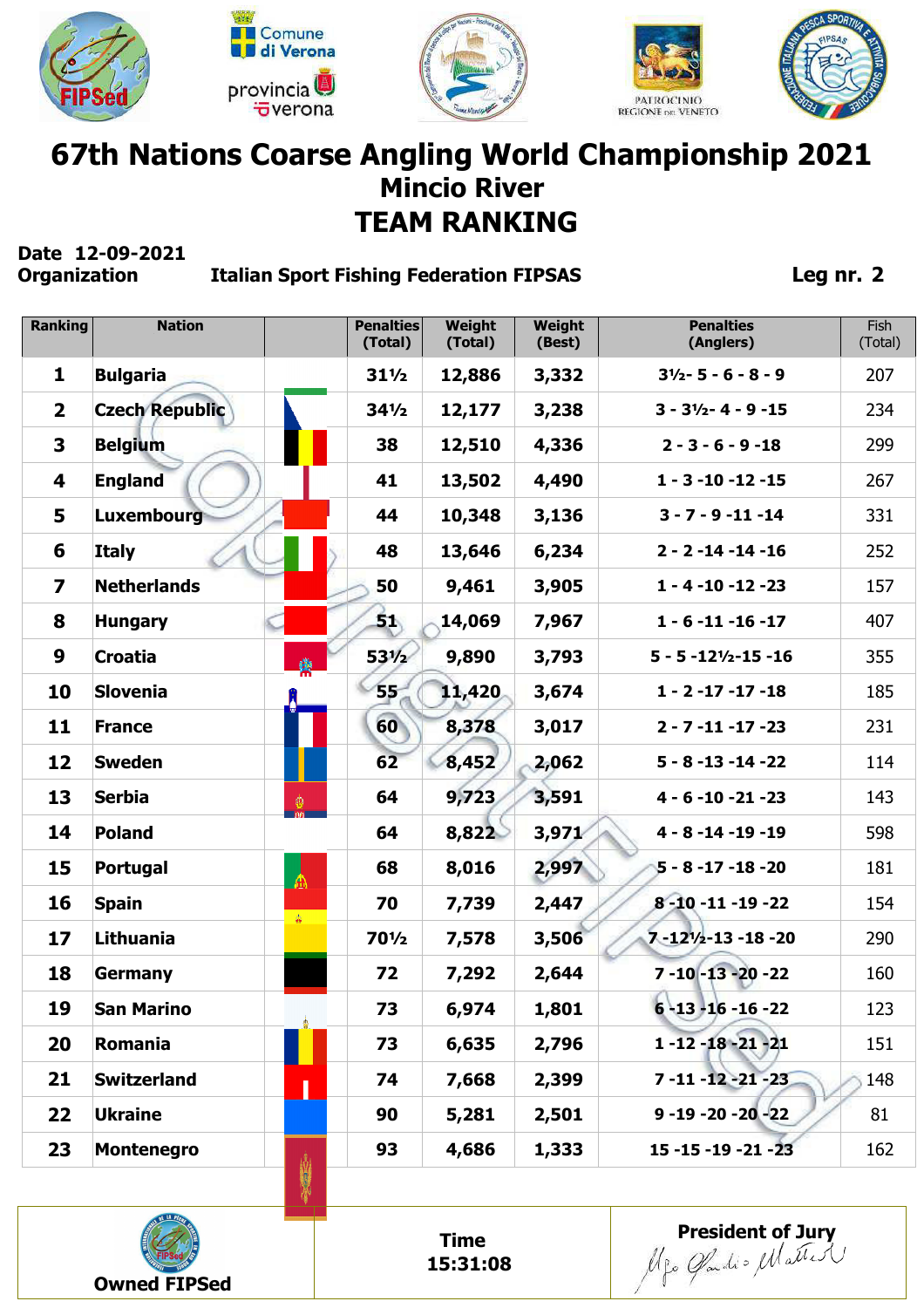

 $12.00.202$ 





67th Nations Coarse Angling World Championship 2021

#### **Mincio River INDIVIDUAL RANKING**

| <b>Organization</b>      |                                      | <b>Italian Sport Fishing Federation FIPSAS</b> |               |                         |                      | Leg nr.              |                         | $\overline{\mathbf{2}}$ |
|--------------------------|--------------------------------------|------------------------------------------------|---------------|-------------------------|----------------------|----------------------|-------------------------|-------------------------|
| <b>Ranking</b>           | <b>Angler</b>                        | <b>Nation</b>                                  |               | <b>Penalties</b>        | <b>Weight</b><br>(g) | <b>Fish</b><br>(nr.) | Peg<br>(nr.)            | <b>Note</b>             |
| 1                        | <b>Szákovics</b><br>Imre             | <b>Hungary</b>                                 |               | 1                       | 7,967                | 186                  | 22                      |                         |
| $\overline{2}$           | <b>Hughes</b><br><b>Cameron</b>      | <b>England</b>                                 | $\mathbf{L}$  | 1                       | 4,490                | 90                   | 6                       |                         |
| 3                        | <b>Spierings</b><br><b>Jurgen</b>    | <b>Netherlands</b>                             |               | 1                       | 3,905                | 81                   | $\overline{ }$          |                         |
| 4                        | <b>Kmetec</b><br>Mitja               | <b>Slovenia</b>                                |               | 1                       | 3,656                | 6                    | 6                       |                         |
| 5                        | Petruta<br>Lucian                    | Romania                                        |               | 1                       | 2,796                | 56                   | 22                      |                         |
| 6                        | Sorti<br>Gianluigi                   | <b>Italy</b>                                   |               | $\overline{\mathbf{2}}$ | 6,234                | 145                  | 21                      |                         |
| $\overline{\phantom{a}}$ | <b>Ambrožic</b><br>Jernej            | <b>Slovenia</b>                                |               | $\overline{2}$          | 3,674                | 76                   | 1                       |                         |
| 8                        | <b>Fini</b><br><b>Andrea</b>         | Italy                                          |               | $\overline{2}$          | 3,322                | 9                    | $\overline{ }$          |                         |
| $\mathbf{9}$             | <b>Duchesne</b><br><b>Maxime</b>     | <b>France</b>                                  |               | $\overline{2}$          | 3,017                | 90                   | 23                      |                         |
| 10                       | <b>Thiis</b><br><b>Luc</b>           | <b>Belgium</b>                                 |               | $\overline{2}$          | 2,763                | 55                   | 18                      |                         |
| 11                       | <b>Clementz</b><br>Jean-Claude       | <b>Belgium</b>                                 |               | 3                       | 4,336                | 83                   | $\overline{ }$          |                         |
| 12                       | Godfrey<br><b>Matt</b>               | <b>England</b>                                 |               | 3.                      | 3,220                | 62                   | 3                       |                         |
| 13                       | <b>Laermans</b><br><b>Arnaud</b>     | Luxembourg                                     |               | 3                       | 3,136                | 64                   | 22                      |                         |
| 14                       | <b>Flanderka</b><br>Aleš             | <b>Czech Republic</b>                          |               | $\overline{\mathbf{3}}$ | 2,310                | 15                   | 6                       |                         |
| 15                       | <b>Hron</b><br>Radek                 | <b>Czech Republic</b>                          |               | $3^{1/2}$               | 3,014                | 62                   | 21                      |                         |
| 16                       | <b>Ilkov</b><br><b>Mihail Mladen</b> | <b>Bulgaria</b>                                |               | $3^{1/2}$               | 3,014                | 54                   | 17                      |                         |
| 17                       | <b>Walczak</b><br>Wiktor             | Poland                                         |               | 4                       | 3,971                | 63                   | 3                       |                         |
| 18                       | Radovic<br>Goran                     | <b>Serbia</b>                                  | $\frac{2}{3}$ | 4                       | 3,114                | 7                    | 5                       |                         |
| 19                       | Klásek<br>Petr                       | <b>Czech Republic</b>                          |               | 4                       | 2,993                | 61                   | шC                      |                         |
| 20                       | <b>Pasmans</b><br>Ramon              | <b>Netherlands</b>                             |               | 4                       | 2,141                | 24                   | 3                       |                         |
| 21                       | <b>Vondrak</b><br>Dejan              | <b>Croatia</b>                                 | Ø.            | 5                       | 3,793                | 84                   | 8                       |                         |
| 22                       | <b>Fonseca</b><br><b>Mauro</b>       | <b>Portugal</b>                                | $\circledast$ | 5                       | 2,997                | 55                   | $\overline{\mathbf{2}}$ |                         |



**Time** 15:31:46









67th Nations Coarse Angling World Championship 2021 **Mincio River** 

**INDIVIDUAL RANKING** 

| <b>Date</b><br><b>Organization</b> | 12-09-2021                                | <b>Italian Sport Fishing Federation FIPSAS</b> |               |                         |                      | Leg nr.                  |                | $\overline{2}$ |
|------------------------------------|-------------------------------------------|------------------------------------------------|---------------|-------------------------|----------------------|--------------------------|----------------|----------------|
| <b>Ranking</b>                     | <b>Angler</b>                             | <b>Nation</b>                                  |               | <b>Penalties</b>        | <b>Weight</b><br>(g) | <b>Fish</b><br>(nr.)     | Pea<br>(nr.)   | <b>Note</b>    |
| 23                                 | Perko<br><b>Alan</b>                      | Croatia                                        | Ø.            | 5                       | 2,808                | 58                       | 20             |                |
| 24                                 | <b>Kvurkchiev</b><br><b>Atanas Vitano</b> | <b>Bulgaria</b>                                |               | 5                       | 2,465                | 22                       | 16             |                |
| 25                                 | <b>Enström</b><br><b>Marcus</b>           | <b>Sweden</b>                                  | ┽             | 5                       | 2,056                | 16                       | 5.             |                |
| 26                                 | <b>Mrkušic</b><br>Vladan                  | <b>Serbia</b>                                  | $\frac{a}{M}$ | 6                       | 3,591                | 90                       | 16             |                |
| 27                                 | De Crée<br><b>Bart</b>                    | <b>Belgium</b>                                 |               | 6                       | 2,872                | 41                       | 13             |                |
| 28                                 | Katus<br>Gyula                            | <b>Hungary</b>                                 |               | 6                       | 2,678                | 76                       | 5.             |                |
| 29                                 | Petrov<br>Slavcho                         | <b>Bulgaria</b>                                |               | 6                       | 2,025                | 25                       | 15             |                |
| 30                                 | Reggini<br><b>Stefano</b>                 | <b>San Marino</b>                              |               | 6                       | 1,801                | $\overline{ }$           | 15             |                |
| 31                                 | <b>Trybas</b><br><b>Mindaugas</b>         | <b>Lithuania</b>                               |               | $\overline{z}$          | 3,506                | 60                       | 14             |                |
| 32                                 | Kosch<br><b>Robert</b>                    | <b>Luxembourg</b>                              |               | $\overline{ }$          | 2,673                | 21                       | 8              |                |
| 33                                 | <b>Horler</b><br>Günter                   | Germany                                        |               | $\overline{ }$          | 2,644                | 60                       | 21             |                |
| 34                                 | Da Silva<br><b>Diégo</b>                  | <b>France</b>                                  |               | $\overline{z}$          | 1,924                | 76                       | 23             |                |
| 35                                 | <b>Poffet</b><br><b>Christian</b>         | <b>Switzerland</b>                             |               | $\overline{7}$          | 1,797                | 19                       | 14             |                |
| 36                                 | Zaprianov<br><b>Kalin Grigoro</b>         | <b>Bulgaria</b>                                |               | 8                       | 3,332                | 69                       | 23             |                |
| 37                                 | <b>Mazurczak</b><br>Grzegorz              | <b>Poland</b>                                  |               | $\overline{\mathbf{8}}$ | 2,605                | 164                      | 22             |                |
| 38                                 | <b>Baptista</b><br><b>Mario</b>           | Portugal                                       | ®             | 8                       | 2,263                | 40                       | $\overline{ }$ |                |
| 39                                 | <b>Garcia Hernande</b><br><b>Jesus</b>    | <b>Spain</b>                                   | 瓣             | 8                       | 1,909                | 39                       | 21             |                |
| 40                                 | <b>Tersby</b><br><b>Anders</b>            | <b>Sweden</b>                                  |               | 8                       | 1,791                | $\vert \mathbf{q} \vert$ | 4              |                |
| 41                                 | <b>Konopásek</b><br><b>Josef</b>          | <b>Czech Republic</b>                          |               | $\mathbf{9}$            | 3,238                | 76                       | 6              |                |
| 42                                 | <b>Veselkov</b><br>Gennadii               | <b>Ukraine</b>                                 |               | 9                       | 2,501                | 24                       | $\mathbf{1}$   |                |
| 43                                 | <b>Raichin</b><br><b>Arkady</b>           | <b>Bulgaria</b>                                |               | 9                       | 2,050                | 37                       | 9              |                |
| 44                                 | <b>Stranen</b><br>Roger                   | Luxembourg                                     |               | 9                       | 1,872                | 174                      | 13             |                |



**Time** 15:31:46 President of Jury<br>*US Gade = Ulatter*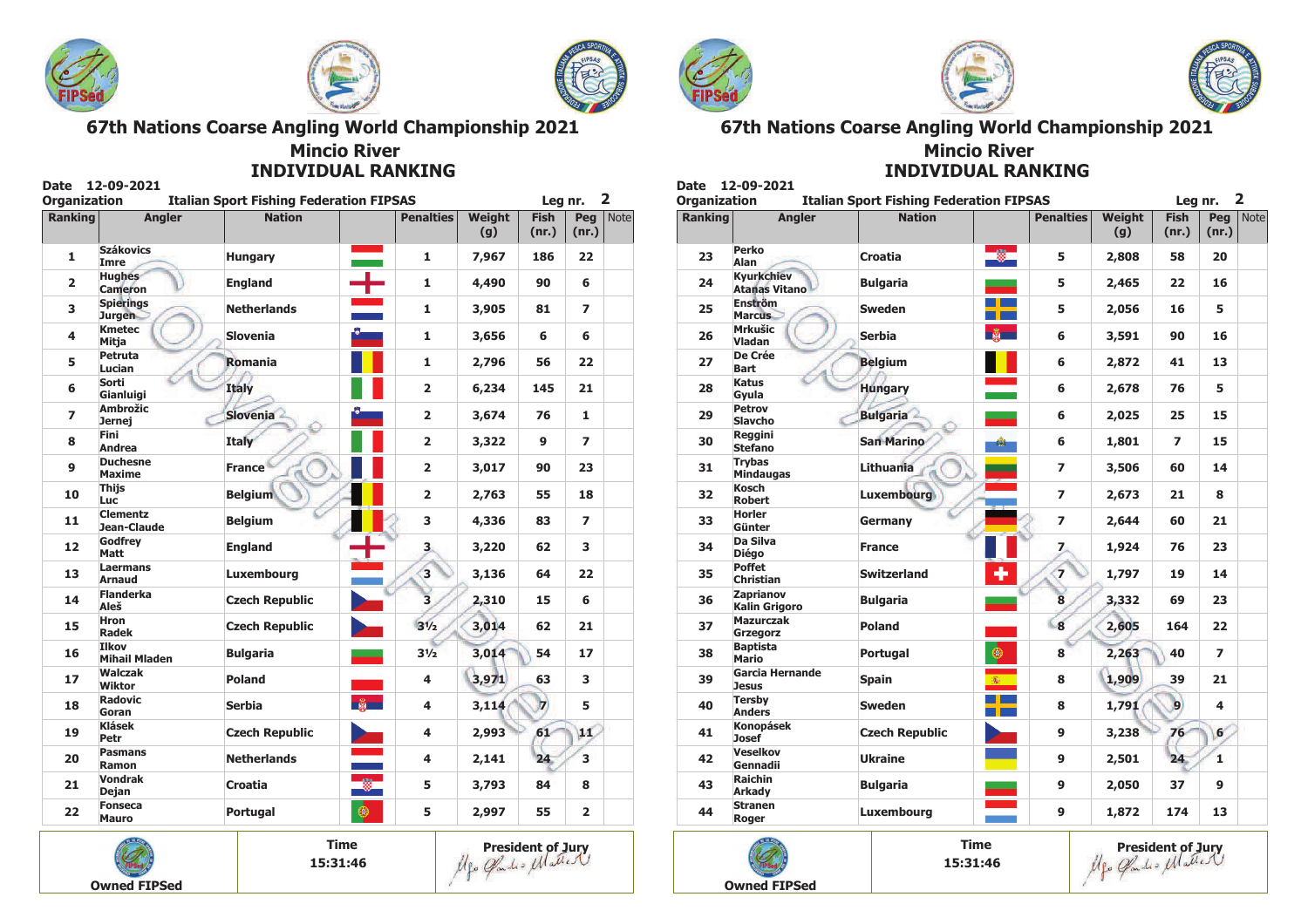





#### **Mincio River INDIVIDUAL RANKING**

| <b>Ranking</b> | <b>Angler</b>                         | <b>Nation</b>      | <b>Penalties</b>            | <b>Weight</b> | <b>Fish</b> | Pea            | <b>Note</b> |
|----------------|---------------------------------------|--------------------|-----------------------------|---------------|-------------|----------------|-------------|
|                |                                       |                    |                             | (g)           | (nr.)       | (nr.)          |             |
| 45             | Di Venti<br><b>Eric</b>               | <b>Belgium</b>     | $\mathbf{9}$                | 1,717         | 12          | 22             |             |
| 46             | <b>De Rade</b><br>Lucien              | <b>Netherlands</b> | 10                          | 2,643         | 43          | $\mathbf{1}$   |             |
| 47             | <b>Borovski</b><br><b>Minko</b>       | <b>Spain</b>       | 藏<br>10                     | 2,447         | 22          | 10             |             |
| 48             | <b>Hemingray</b><br><b>Steve</b>      | <b>England</b>     | 10                          | 1,783         | 29          | 14             |             |
| 49             | <b>Markovic</b><br><b>Nikola</b>      | <b>Serbia</b>      | 10                          | 1,750         | 20          | 12             |             |
| 50             | <b>Iffert</b><br><b>Michael</b>       | Germany            | 10                          | 757           | 10          | 21             |             |
| 51             | Caudin<br><b>Alexandre</b>            | <b>France</b>      | 11                          | 2,543         | 60          | 19             |             |
| 52             | <b>Belgrado</b><br>Gilberto           | <b>Switzerland</b> | ÷<br>11                     | 2,399         | 26          | 20             |             |
| 53             | Oviedo<br>Rafael                      | <b>Spain</b>       | 霧<br>11                     | 1,741         | 55          | 4              |             |
| 54             | Nagy<br><b>András</b>                 | <b>Hungary</b>     | 11                          | 1,716         | 95          | 4              |             |
| 55             | Koenia<br>Romain                      | Luxembourg         | 11                          | 744           | 19          | 17             |             |
| 56             | Popa<br><b>Dragos Catali</b>          | <b>Romania</b>     | 12                          | 2,169         | 53          | 12             |             |
| 57             | Raison<br>Will                        | <b>England</b>     | $\overline{12}$             | 2,089         | 19          | 4              |             |
| 58             | <b>Clémence</b><br><b>Jean-Michel</b> | <b>Switzerland</b> | ٠<br>12 <sub>2</sub>        | 1,367         | 47          | 19             |             |
| 59             | Ansing<br>Ramon                       | <b>Netherlands</b> | 12                          | 732           | 8           | 10             |             |
| 60             | <b>Kosmacin</b><br><b>Kristijan</b>   | Croatia            | <b>e</b><br>$12\frac{1}{2}$ | 1,260         | 102         | 20             |             |
| 61             | <b>Jablonskis</b><br><b>Jonas</b>     | Lithuania          | $12\frac{1}{2}$             | 1,260         | 80          | 10             |             |
| 62             | Goerke<br><b>Christian</b>            | Germany            | 13                          | 2,091         | 47          | 5              |             |
| 63             | <b>Söderlund</b><br><b>Tomas</b>      | <b>Sweden</b>      | 13                          | 2,062         | 15          | 5 <sup>′</sup> |             |
| 64             | <b>Angelini</b><br><b>Jacopo</b>      | <b>San Marino</b>  | 13                          | 1,289         | 25          | 23             |             |
| 65             | Šešeika<br><b>Austrius</b>            | <b>Lithuania</b>   | 13                          | 667           | 79          | $\overline{2}$ |             |
| 66             | <b>Braun</b><br><b>Steve</b>          | Luxembourg         | 14                          | 1,923         | 53          | 13             |             |

**Owned FIPSed** 

15:31:46









67th Nations Coarse Angling World Championship 2021 **Mincio River** 

**INDIVIDUAL PANKING** 

| <b>Organization</b> | <b>Italian Sport Fishing Federation FIPSAS</b> |                       |   |                  |                      |                      |                |             |
|---------------------|------------------------------------------------|-----------------------|---|------------------|----------------------|----------------------|----------------|-------------|
| <b>Ranking</b>      | <b>Angler</b>                                  | <b>Nation</b>         |   | <b>Penalties</b> | <b>Weight</b><br>(g) | <b>Fish</b><br>(nr.) | Peq<br>(nr.)   | <b>Note</b> |
| 67                  | Prandi<br>Giuliano-                            | <b>Italy</b>          |   | 14               | 1,782                | 35                   | 19             |             |
| 68                  | <b>Reverberi</b><br><b>Francesco</b>           | Italy                 |   | 14               | 1,254                | 51                   | 11             |             |
| 69                  | <b>Johansson</b><br><b>Màrten</b>              | <b>Sweden</b>         |   | 14               | 1,212                | 44                   | $\overline{2}$ |             |
| 70                  | <b>Bialdyga</b><br>Maciej                      | Poland                |   | 14               | 632                  | 80                   | $\mathbf{1}$   |             |
| 71                  | <b>Ashby</b><br><b>Sean</b>                    | <b>England</b>        |   | 15               | 1,920                | 67                   | 18             |             |
| 72                  | <b>Lisiak</b><br>Matija                        | <b>Croatia</b>        |   | 15               | 1,724                | 102                  | 3              |             |
| 73                  | <b>Vukcevic</b><br>Lazar                       | <b>Montenegro</b>     | 鮑 | 15               | 1,193                | 36                   | 19             |             |
| 74                  | <b>Brajovic</b><br><b>Dragan</b>               | Montenegro            | 鑾 | 15               | 1,116                | 60                   | 3              |             |
| 75                  | Pokorný jr.<br>Roman                           | <b>Czech Republic</b> |   | 15               | 622                  | 20                   | 23             |             |
| 76                  | <b>Scarponi</b><br><b>Filippo</b>              | <b>San Marino</b>     |   | 16               | 1,748                | 40                   | 4              |             |
| 77                  | <b>Csillag</b><br>László                       | <b>Hungary</b>        |   | 16               | 1,471                | 32                   | 11             |             |
| 78                  | <b>Scarponi</b><br><b>Marco</b>                | <b>San Marino</b>     |   | 16               | 1,178                | 28                   | 17             |             |
| 79                  | <b>Falsini</b><br><b>Jacopo</b>                | <b>Italy</b>          |   | 16               | 1,054                | 12                   | 15             |             |
| 80                  | <b>Vrckovic</b><br><b>Martin</b>               | Croatia               |   | 16               | 305                  | 9                    | 18             |             |
| 81                  | <b>Panker</b><br><b>Tadej</b>                  | <b>Slovenia</b>       |   | 17               | 1,698                | 45                   | $\mathbf{9}$   |             |
| 82                  | <b>Adanic</b><br>Primož                        | <b>Slovenia</b>       |   | 17               | 1,410                | 20                   | 9              |             |
| 83                  | <b>Isidro</b><br><b>Ernesto</b>                | Portugal              | ⊛ | 17               | 1,028                | 23                   | 12             |             |
| 84                  | <b>Pottelet</b><br><b>Stéphane</b>             | <b>France</b>         |   | 17               | 893                  | 4                    | 16             |             |
| 85                  | Csöregi<br><b>Balázs</b>                       | <b>Hungary</b>        |   | 17               | 237                  | 18                   | 13.            |             |
| 86                  | <b>Marques</b><br>António                      | Portugal              | ⊜ | 18               | 1,661                | 59                   | 11             |             |
| 87                  | <b>Subacius</b><br><b>Ramunas</b>              | Lithuania             |   | 18               | 1,363                | 56                   | 18             |             |
| 88                  | <b>Jezovšek</b><br>Miha                        | <b>Slovenia</b>       |   | 18               | 982                  | 38                   | $\overline{ }$ |             |



**Time** 15:31:47 President of Jury<br>*USO Gradi = Walles*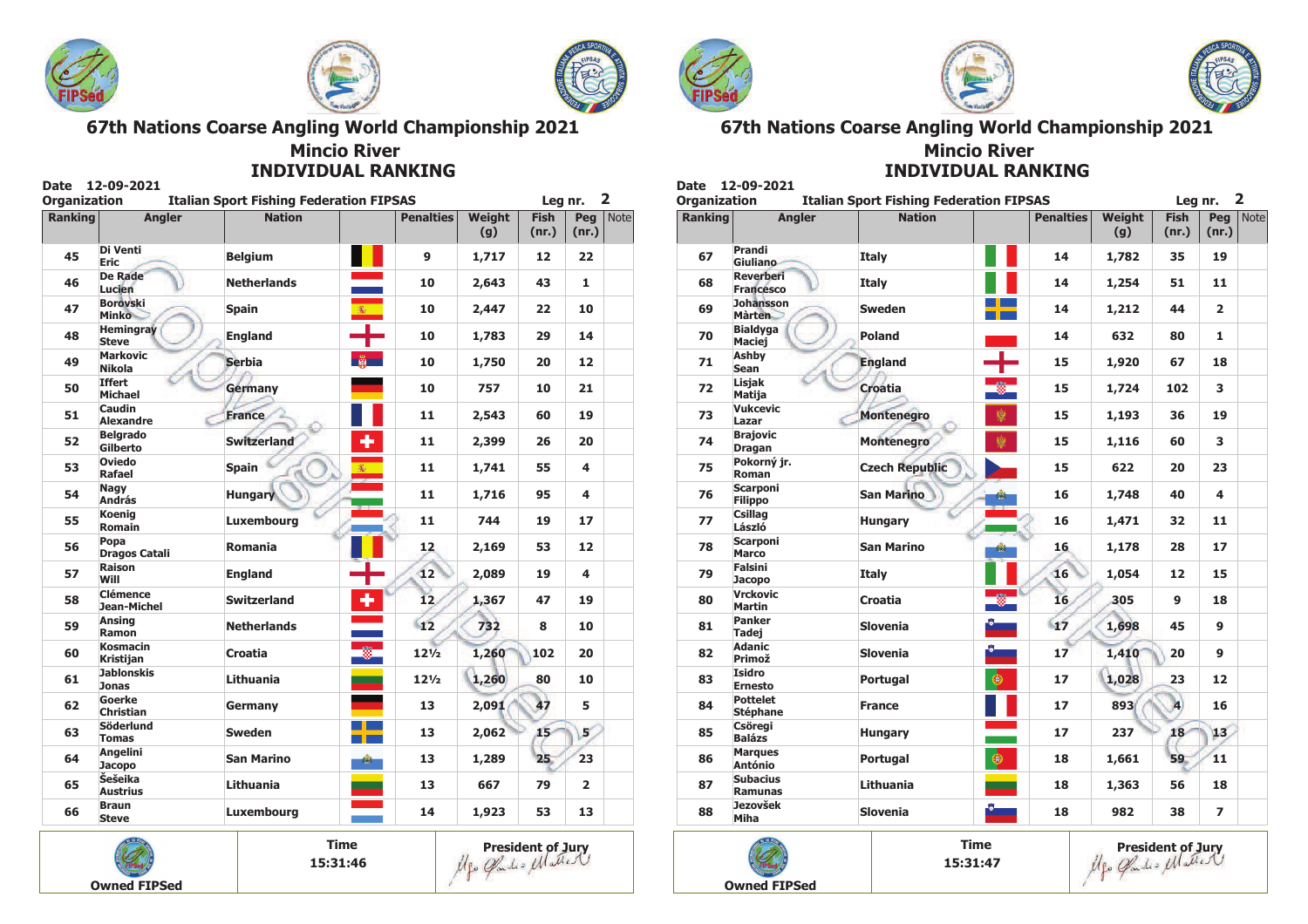





#### **Mincio River INDIVIDUAL RANKING**

| <b>Ranking</b> | <b>Angler</b>                        | <b>Nation</b>      |               | <b>Penalties</b> | <b>Weight</b> | <b>Fish</b>    | Pea            | Notel |
|----------------|--------------------------------------|--------------------|---------------|------------------|---------------|----------------|----------------|-------|
|                |                                      |                    |               |                  | (g)           | (nr.)          | (nr.)          |       |
| 89             | De Page<br><b>Kim</b>                | <b>Belgium</b>     |               | 18               | 822           | 108            | 18             |       |
| 90             | <b>Tudor</b><br><b>Octavian</b>      | Romania            |               | 18               | 208           | 4              | 9              |       |
| 91             | <b>Saez Cambredo</b><br><b>Angel</b> | <b>Spain</b>       | 廠             | 19               | 1,639         | 35             | 10             |       |
| 92             | <b>Talic</b><br>Asad                 | <b>Montenegro</b>  | 夔             | 19               | 1,333         | 30             | 14             |       |
| 93             | <b>Szlachta</b><br><b>Pawel</b>      | <b>Poland</b>      |               | 19               | 820           | 30             | 16             |       |
| 94             | Wlazlo<br><b>Pawel</b>               | <b>Poland</b>      |               | 19               | 794           | 261            | 17             |       |
| 95             | <b>Burdak</b><br>Sergii              | <b>Ukraine</b>     |               | 19               | 166           | 4              | 20             |       |
| 96             | <b>Mishchuk</b><br><b>Andrii</b>     | <b>Ukraine</b>     |               | 20               | 1,636         | 30             | $\overline{2}$ |       |
| 97             | Gabelsberger<br><b>Florian</b>       | Germany            |               | 20               | 1,161         | 28             | 15             |       |
| 98             | <b>Juodis</b><br><b>Egidijus</b>     | <b>Lithuania</b>   |               | 20               | 782           | 15             | 10             |       |
| 99             | <b>Shmvrov</b><br>Gennadii           | <b>Ukraine</b>     |               | 20               | 731           | 17             | 8              |       |
| 100            | <b>Nogueira</b><br>Luis              | Portugal           | ۱             | 20               | 67            | 4              | 19             |       |
| 101            | Cuomo<br><b>Roberto</b>              | <b>Switzerland</b> | ٠             | 21               | 1,518         | 38             | 17             |       |
| 102            | <b>Benzar</b><br>Zsolt               | <b>Romania</b>     |               | 21               | 1,110         | 30             | 12             |       |
| 103            | <b>Damnjanovic</b><br>Nemanja        | <b>Serbia</b>      | $\frac{2}{3}$ | 21               | 728           | 15             | $\overline{2}$ |       |
| 104            | Poiana<br><b>Doru</b>                | <b>Romania</b>     |               | 21               | 352           | 8              | 8              |       |
| 105            | Blešic<br><b>Nikola</b>              | <b>Montenegro</b>  | 犪             | 21               | 44            | $\overline{2}$ | 12             |       |
| 106            | <b>Lindblom</b><br><b>Tommy</b>      | <b>Sweden</b>      |               | 22               | 1,331         | 30             | 15             |       |
| 107            | <b>Biordi</b><br>Massimo             | <b>San Marino</b>  |               | 22               | 958           | 23             | 16             |       |
| 108            | Windel<br><b>Harald</b>              | Germany            |               | 22               | 639           | 15             | $\overline{9}$ |       |
| 109            | <b>Borsuk</b><br><b>Dmytriy</b>      | <b>Ukraine</b>     |               | 22               | 247           | 6              | 14             |       |
| 110            | Serrabasa Santa<br><b>Jordi</b>      | <b>Spain</b>       | 藏             | 22               | 3             | 3              | 11             |       |



 $12.00.2021$ 

**Owned FIPSed** 





67th Nations Coarse Angling World Championship 2021 **Mincio River** 

**INDIVIDUAL RANKING** 

| <b>Ranking</b> | <b>Angler</b>                    | <b>Nation</b>      |             | <b>Penalties</b> | <b>Weight</b><br>(g)                                                                           | <b>Fish</b><br>(nr.) | Peg<br>(nr.) | <b>Note</b> |
|----------------|----------------------------------|--------------------|-------------|------------------|------------------------------------------------------------------------------------------------|----------------------|--------------|-------------|
| 111            | <b>Vuksanovic</b><br>Ranko       | Montenegro         | 鑾           | 23               | 1,000                                                                                          | 34                   | 20           |             |
| 112            | <b>Benko</b><br><b>Tamas</b>     | <b>Switzerland</b> | ÷           | 23               | 587                                                                                            | 18                   | $\mathbf{1}$ |             |
| 113            | Vesligaj<br>Predrag              | <b>Serbia</b>      |             | 23               | 540                                                                                            | 11                   | 6            |             |
| 114            | <b>Eestermans</b><br><b>Nick</b> | <b>Netherlands</b> |             | 23               | 40                                                                                             | $\mathbf{1}$         | 13           |             |
| 115            | <b>Martin</b><br>Jimmy           | <b>France</b>      |             | 23               | $\mathbf{1}$                                                                                   | 1                    | 8            |             |
|                |                                  |                    |             |                  |                                                                                                |                      |              |             |
|                |                                  |                    |             |                  |                                                                                                |                      |              |             |
|                |                                  |                    |             |                  |                                                                                                |                      |              |             |
|                |                                  |                    |             |                  |                                                                                                |                      |              |             |
|                |                                  |                    |             |                  |                                                                                                |                      |              |             |
|                |                                  |                    |             |                  |                                                                                                |                      |              |             |
|                |                                  |                    |             |                  |                                                                                                |                      |              |             |
|                |                                  |                    |             |                  |                                                                                                |                      |              |             |
|                |                                  |                    |             |                  |                                                                                                |                      |              |             |
|                |                                  |                    |             |                  |                                                                                                |                      |              |             |
|                |                                  |                    |             |                  |                                                                                                |                      |              |             |
|                |                                  | 15:31:47           | <b>Time</b> |                  | President of Jury<br>لكما الكه المسلم المجاهر المجاهرة<br>لكما المسلم المسلم المجاهرة المجاهرة |                      |              |             |

**Owned FIPSed** 

15:31:47

President of Jury<br>Mgo Gadi = Ulate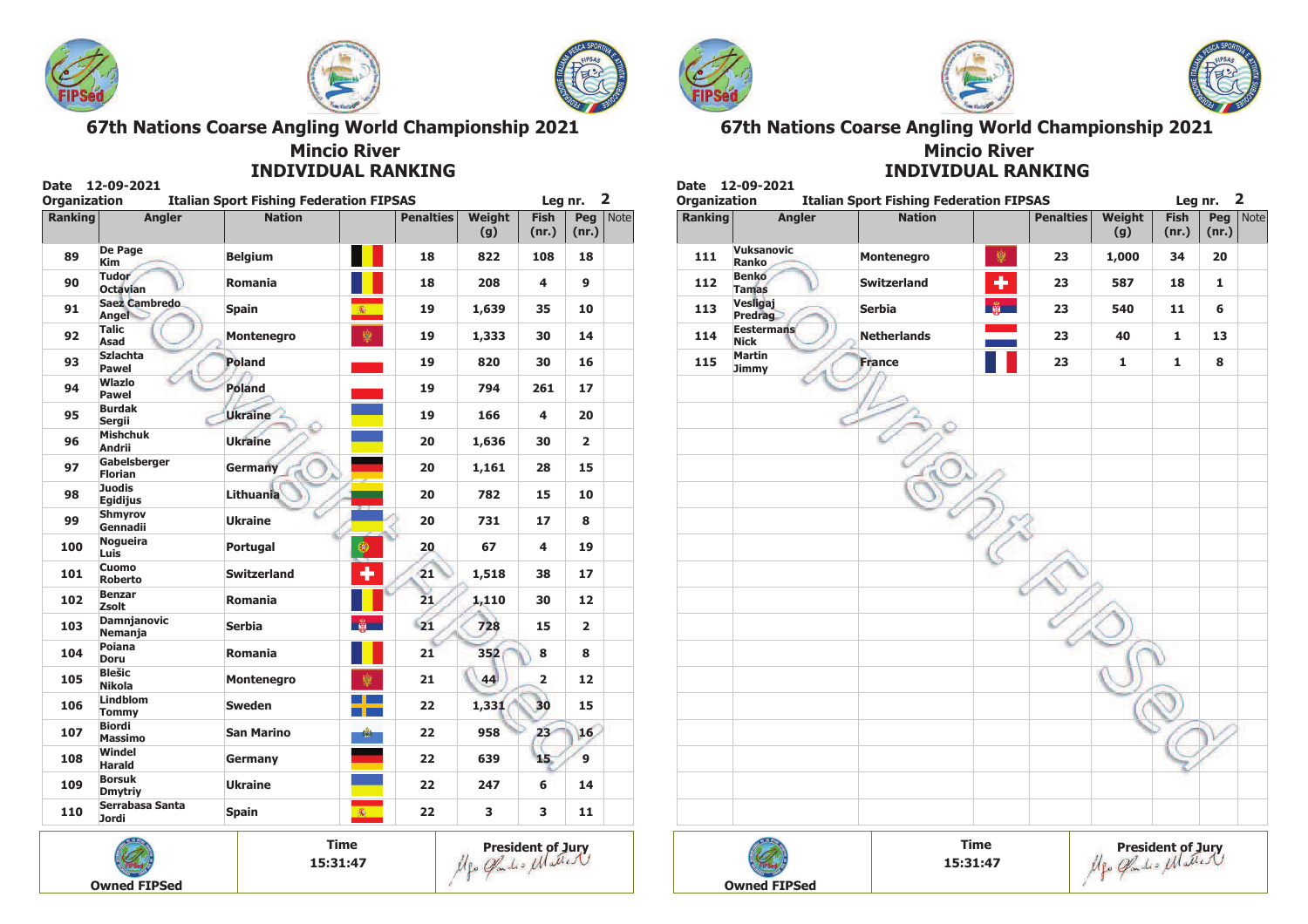

## 67th Nations Coarse Angling World Championship 2021<br>Mincio River **Sector A**

| <b>Organization</b><br><b>Date</b> | 12-09-2021                   | <b>Italian Sport Fishing Federation FIPSAS</b> |                              |                      | Leg nr.     | 2              |
|------------------------------------|------------------------------|------------------------------------------------|------------------------------|----------------------|-------------|----------------|
| <b>Penalties</b>                   | <b>Angler</b>                | <b>Nation</b>                                  | <b>Weight</b><br>(g)         | <b>Fish</b><br>(Nr.) | <b>Note</b> | Peg<br>(Nr.)   |
| 1                                  | <b>PETRUTA Lucian</b>        | Romania                                        | 2,796                        | 56                   |             | 22             |
| $\overline{2}$                     | <b>THIJS Luc</b>             | <b>Belgium</b>                                 | 2,763                        | 55                   |             | 18             |
| 3                                  | <b>FLANDERKA Aleš</b>        | <b>Czech Republic</b>                          | 2,310                        | 15                   |             | 6              |
| 4                                  | <b>PASMANS Ramon</b>         | <b>Netherlands</b>                             | 2,141                        | 24                   |             | 3              |
| 5                                  | <b>ENSTRÖM Marcus</b>        | <b>Sweden</b>                                  | 2,056                        | 16                   |             | 5              |
| 6                                  | <b>PETROV Slavcho</b>        | <b>Bulgaria</b>                                | 2,025                        | 25                   |             | 15             |
| $\overline{ }$                     | <b>DA SILVA Diégo</b>        | <b>France</b>                                  | 1,924                        | 76                   |             | 23             |
| 8                                  | <b>GARCIA HERNANDE Jesus</b> | <b>Spain</b><br>癥                              | 1,909                        | 39                   |             | 21             |
| 9                                  | <b>STRANEN Roger</b>         | Luxembourg                                     | 1,872                        | 174                  |             | 13             |
| 10                                 | <b>HEMINGRAY Steve</b>       | <b>England</b>                                 | 1,783<br>т                   | 29                   |             | 14             |
| 11                                 | <b>NAGY András</b>           | <b>Hungary</b>                                 | 1,716                        | 95                   |             | $\overline{4}$ |
| 12.5                               | <b>KOSMACIN Kristijan</b>    | <b>Croatia</b>                                 | $\overline{\omega}$<br>1,260 | 102                  |             | 20             |
| 12.5                               | <b>JABLONSKIS Jonas</b>      | <b>Lithuania</b>                               | 1,260                        | 80                   |             | 10             |
| 14                                 | <b>REVERBERI Francesco</b>   | <b>Italy</b>                                   | 1,254                        | 51                   |             | 11             |
| 15                                 | <b>VUKCEVIC Lazar</b>        | <b>Montenegro</b>                              | 樂<br>1,193                   | 36                   |             | 19             |
| 16                                 | <b>SCARPONI Marco</b>        | <b>San Marino</b>                              | 1,178<br>癖                   | 28                   |             | 17             |
| 17                                 | <b>ISIDRO Ernesto</b>        | φ<br>Portugal                                  | 1,028                        | 23                   |             | 12             |
| 18                                 | JEZOVŠEK Miha                | <b>Slovenia</b>                                | 982                          | 38                   |             | $\overline{7}$ |
| 19                                 | <b>SZLACHTA Pawel</b>        | Poland                                         | 820                          | 30                   |             | 16             |
| 20                                 | <b>SHMYROV Gennadii</b>      | <b>Ukraine</b>                                 | 731                          | 17                   |             | 8              |
| 21                                 | <b>DAMNJANOVIC Nemanja</b>   | <b>Serbia</b>                                  | $\frac{2}{3}$<br>728         | 15                   |             | $\overline{2}$ |
| 22                                 | <b>WINDEL Harald</b>         | Germany                                        | 639                          | 15                   |             | 9              |
| 23                                 | <b>BENKO Tamas</b>           | <b>Switzerland</b>                             | ٠<br>587                     | 18                   |             | $\mathbf{1}$   |





**Contract** 



### 67th Nations Coarse Angling World Championship 2021<br>Mincio River **Sector B**

 $\sim$ 

| <b>Organization</b><br><b>Date</b> | 12-09-2021                      | <b>Italian Sport Fishing Federation FIPSAS</b> |                                |                | Leg nr.     | $\overline{2}$ |
|------------------------------------|---------------------------------|------------------------------------------------|--------------------------------|----------------|-------------|----------------|
| <b>Penalties</b>                   | <b>Angler</b>                   | <b>Nation</b>                                  | Weight<br>(g)                  | Fish<br>(Nr.)  | <b>Note</b> | Peg<br>(Nr.)   |
| 1                                  | <b>KMETEC Mitja</b>             | <b>Slovenia</b>                                | ë e<br>3,656                   | 6              |             | 6              |
| $\overline{2}$                     | <b>FINI Andrea</b>              | <b>Italy</b>                                   | 3,322                          | 9              |             | $\overline{7}$ |
| 3                                  | <b>GODFREY Matt</b>             | <b>England</b>                                 | 3,220                          | 62             |             | 3              |
| 4                                  | <b>RADOVIC Goran</b>            | <b>Serbia</b>                                  | 第一<br>3,114                    | $\overline{7}$ |             | 5              |
| 5                                  | <b>KYURKCHIEV Atanas Vitano</b> | <b>Bulgaria</b>                                | 2,465                          | 22             |             | 16             |
| 6                                  | <b>REGGINI Stefano</b>          | <b>San Marino</b>                              | 1,801<br>$\frac{1}{2\sqrt{2}}$ | $\overline{7}$ |             | 15             |
| $\overline{ }$                     | <b>POFFET Christian</b>         | <b>Switzerland</b>                             | ٠<br>1,797                     | 19             |             | 14             |
| 8                                  | <b>TERSBY Anders</b>            | <b>Sweden</b>                                  | 1,791                          | 9              |             | $\overline{4}$ |
| 9                                  | <b>DI VENTI Eric</b>            | <b>Belgium</b>                                 | 1,717                          | 12             |             | 22             |
| 10                                 | <b>IFFERT Michael</b>           | Germany                                        | 757                            | 10             |             | 21             |
| 11                                 | <b>KOENIG Romain</b>            | <b>Luxembourg</b>                              | 744                            | 19             |             | 17             |
| 12                                 | <b>ANSING Ramon</b>             | <b>Netherlands</b>                             | 732                            | 8              |             | 10             |
| 13                                 | <b>ŠEŠEIKA Austrius</b>         | <b>Lithuania</b>                               | 667                            | 79             |             | 2              |
| 14                                 | <b>BIALDYGA Maciej</b>          | <b>Poland</b>                                  | 632                            | 80             |             | 1              |
| 15                                 | POKORNÝ JR. Roman               | <b>Czech Republic</b>                          | 622                            | 20             |             | 23             |
| 16                                 | <b>VRCKOVIC Martin</b>          | <b>Croatia</b>                                 | 305                            | 9              |             | 18             |
| 17                                 | <b>CSÖREGI Balázs</b>           | <b>Hungary</b>                                 | 237                            | 18             |             | 13             |
| 18                                 | <b>TUDOR Octavian</b>           | Romania                                        | 208                            | $\overline{4}$ |             | 9              |
| 19                                 | <b>BURDAK Sergii</b>            | <b>Ukraine</b>                                 | 166                            | $\overline{4}$ |             | 20             |
| 20                                 | <b>NOGUEIRA Luis</b>            | Portugal                                       | φ<br>67                        | $\overline{4}$ |             | 19             |
| 21                                 | <b>BLEŠIC Nikola</b>            | <b>Montenegro</b>                              | 樂<br>44                        | 2              |             | 12             |
| 22                                 | <b>SERRABASA SANTA Jordi</b>    | <b>Spain</b>                                   | 霧<br>3                         | $\overline{3}$ |             | 11             |
| 23                                 | <b>MARTIN Jimmy</b>             | <b>France</b>                                  | $\mathbf{1}$                   | 1              |             | 8              |



**Time** 15:32:35





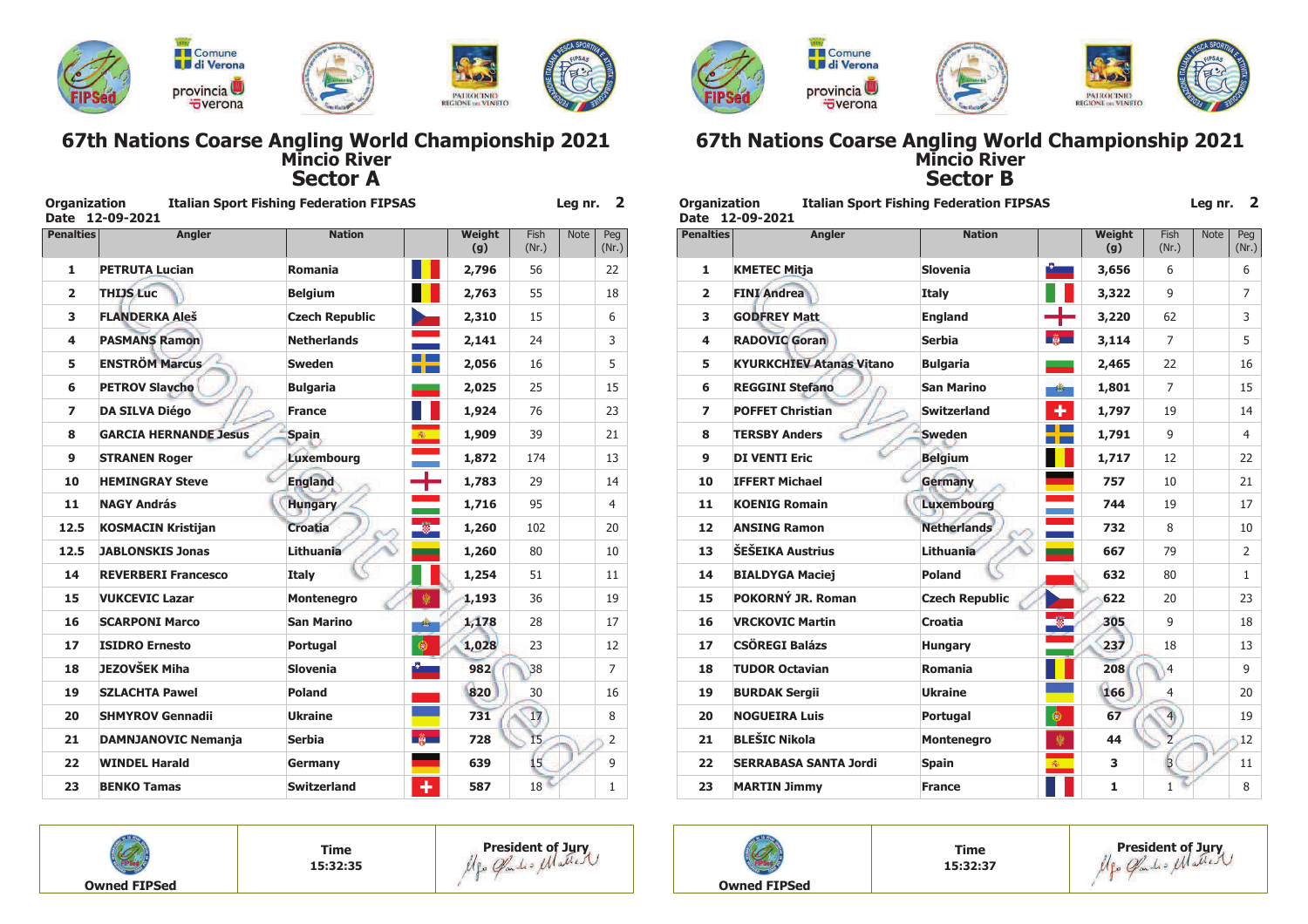

## 67th Nations Coarse Angling World Championship 2021<br>Mincio River **Sector C**

 $\sim$ 

|                  | Date 12-09-2021             |                       |               |               |                      |             |                |
|------------------|-----------------------------|-----------------------|---------------|---------------|----------------------|-------------|----------------|
| <b>Penalties</b> | <b>Angler</b>               | <b>Nation</b>         |               | Weight<br>(g) | <b>Fish</b><br>(Nr.) | <b>Note</b> | Peg<br>(Nr.)   |
| 1                | <b>HUGHES Cameron</b>       | <b>England</b>        | ╄             | 4,490         | 90                   |             | 6              |
| $\overline{2}$   | <b>AMBROŽIC Jernej</b>      | <b>Slovenia</b>       |               | 3,674         | 76                   |             | $\mathbf{1}$   |
| 3                | <b>LAERMANS Arnaud</b>      | Luxembourg            |               | 3,136         | 64                   |             | 22             |
| 4                | <b>KLÁSEK Petr</b>          | <b>Czech Republic</b> |               | 2,993         | 61                   |             | 11             |
| 5                | <b>PERKO Alan</b>           | Croatia               | $\circledast$ | 2,808         | 58                   |             | 20             |
| 6                | <b>KATUS Gyula</b>          | <b>Hungary</b>        |               | 2,678         | 76                   |             | 5              |
| $\overline{ }$   | <b>HORLER Günter</b>        | Germany               |               | 2,644         | 60                   |             | 21             |
| 8                | <b>BAPTISTA Mario</b>       | Portugal              | $\bullet$     | 2,263         | 40                   |             | $\overline{7}$ |
| 9                | <b>RAICHIN Arkady</b>       | <b>Bulgaria</b>       |               | 2,050         | 37                   |             | 9              |
| 10               | <b>MARKOVIC Nikola</b>      | <b>Serbia</b>         | 第一            | 1,750         | 20                   |             | 12             |
| 11               | <b>OVIEDO Rafael</b>        | <b>Spain</b>          | 森             | 1,741         | 55                   |             | $\overline{4}$ |
| 12               | <b>CLÉMENCE Jean-Michel</b> | <b>Switzerland</b>    | ٠             | 1,367         | 47                   |             | 19             |
| 13               | <b>ANGELINI Jacopo</b>      | <b>San Marino</b>     | ήģ,           | 1,289         | 25                   |             | 23             |
| 14               | <b>JOHANSSON Marten</b>     | <b>Sweden</b>         |               | 1,212         | 44                   |             | $\overline{2}$ |
| 15               | <b>BRAJOVIC Dragan</b>      | <b>Montenegro</b>     | 樂             | 1,116         | 60                   |             | 3              |
| 16               | <b>FALSINI Jacopo</b>       | <b>Italy</b>          |               | 1,054         | 12                   |             | 15             |
| 17               | <b>POTTELET Stéphane</b>    | <b>France</b>         |               | 893           | $\overline{4}$       |             | 16             |
| 18               | <b>DE PAGE Kim</b>          | <b>Belgium</b>        |               | 822           | 108                  |             | 18             |
| 19               | <b>WLAZLO Pawel</b>         | Poland                |               | 794           | 261                  |             | 17             |
| 20               | <b>JUODIS Egidijus</b>      | Lithuania             |               | 782           | 15                   |             | 10             |
| 21               | <b>POIANA Doru</b>          | Romania               |               | 352           | $\overline{8}$       |             | 8              |
| 22               | <b>BORSUK Dmytriy</b>       | <b>Ukraine</b>        |               | 247           | 6                    |             | 14             |
| 23               | <b>EESTERMANS Nick</b>      | <b>Netherlands</b>    |               | 40            | 1                    |             | 13             |







### 67th Nations Coarse Angling World Championship 2021<br>Mincio River **Sector D**

| Organization             | <b>Italian Sport Fishing Federation FIPSAS</b><br>Date 12-09-2021 |                       |                                              |                 | Leg nr.     | ∠              |
|--------------------------|-------------------------------------------------------------------|-----------------------|----------------------------------------------|-----------------|-------------|----------------|
| <b>Penalties</b>         | <b>Angler</b>                                                     | <b>Nation</b>         | Weight<br>(g)                                | Fish<br>(Nr.)   | <b>Note</b> | Peg<br>(Nr.)   |
| 1                        | <b>SPIERINGS Jurgen</b>                                           | <b>Netherlands</b>    | 3,905                                        | 81              |             | $\overline{7}$ |
| $\overline{2}$           | <b>DUCHESNE Maxime</b>                                            | <b>France</b>         | 3,017                                        | 90              |             | 23             |
| 3.5                      | <b>HRON Radek</b>                                                 | <b>Czech Republic</b> | 3,014                                        | 62              |             | 21             |
| 3.5                      | <b>ILKOV Mihail Mladen</b>                                        | <b>Bulgaria</b>       | 3,014                                        | 54              |             | 17             |
| 5                        | <b>FONSECA Mauro</b>                                              | Portugal              | ۰<br>2,997                                   | 55              |             | 2              |
| 6                        | <b>DE CRÉE Bart</b>                                               | <b>Belgium</b>        | 2,872                                        | 41              |             | 13             |
| $\overline{\phantom{a}}$ | <b>KOSCH Robert</b>                                               | Luxembourg            | 2,673                                        | 21              |             | 8              |
| 8                        | <b>MAZURCZAK Grzegorz</b>                                         | <b>Poland</b>         | 2,605                                        | 164             |             | 22             |
| 9                        | <b>VESELKOV Gennadii</b>                                          | Ukraine               | 2,501                                        | 24              |             | $\mathbf{1}$   |
| 10                       | <b>BOROVSKI Minko</b>                                             | <b>Spain</b>          | 2,447<br>瀚                                   | 22              |             | 10             |
| 11                       | <b>BELGRADO Gilberto</b>                                          | <b>Switzerland</b>    | ٠<br>2,399                                   | 26              |             | 20             |
| 12                       | <b>RAISON Will</b>                                                | <b>England</b>        | 2,089                                        | 19              |             | 4              |
| 13                       | <b>SÖDERLUND Tomas</b>                                            | <b>Sweden</b>         | 2,062                                        | 15              |             | 5              |
| 14                       | <b>PRANDI Giuliano</b>                                            | <b>Italy</b>          | 1,782                                        | 35              |             | 19             |
| 15                       | <b>LISJAK Matija</b>                                              | <b>Croatia</b>        | 1,724                                        | 102             |             | 3              |
| 16                       | <b>CSILLAG László</b>                                             | <b>Hungary</b>        | 1,471                                        | 32              |             | 11             |
| 17                       | <b>ADANIC Primož</b>                                              | <b>Slovenia</b>       | 1,410                                        | 20              |             | 9              |
| 18                       | <b>SUBACIUS Ramunas</b>                                           | Lithuania             | 1,363                                        | 56              |             | 18             |
| 19                       | <b>TALIC Asad</b>                                                 | <b>Montenegro</b>     | 樂<br>1,333                                   | 30              |             | 14             |
| 20                       | <b>GABELSBERGER Florian</b>                                       | Germany               | 1,161                                        | 28              |             | 15             |
| 21                       | <b>BENZAR Zsolt</b>                                               | Romania               | 1,110                                        | 30 <sub>2</sub> |             | 12             |
| 22                       | <b>BIORDI Massimo</b>                                             | <b>San Marino</b>     | 958<br>$\frac{1}{2} \frac{1}{2} \frac{1}{2}$ | 23              |             | 16             |
| 23                       | <b>VESLIGAJ Predrag</b>                                           | <b>Serbia</b>         | 第一<br>540                                    | 11              |             | 6              |



**Time** 15:32:38





**Time** 15:32:40